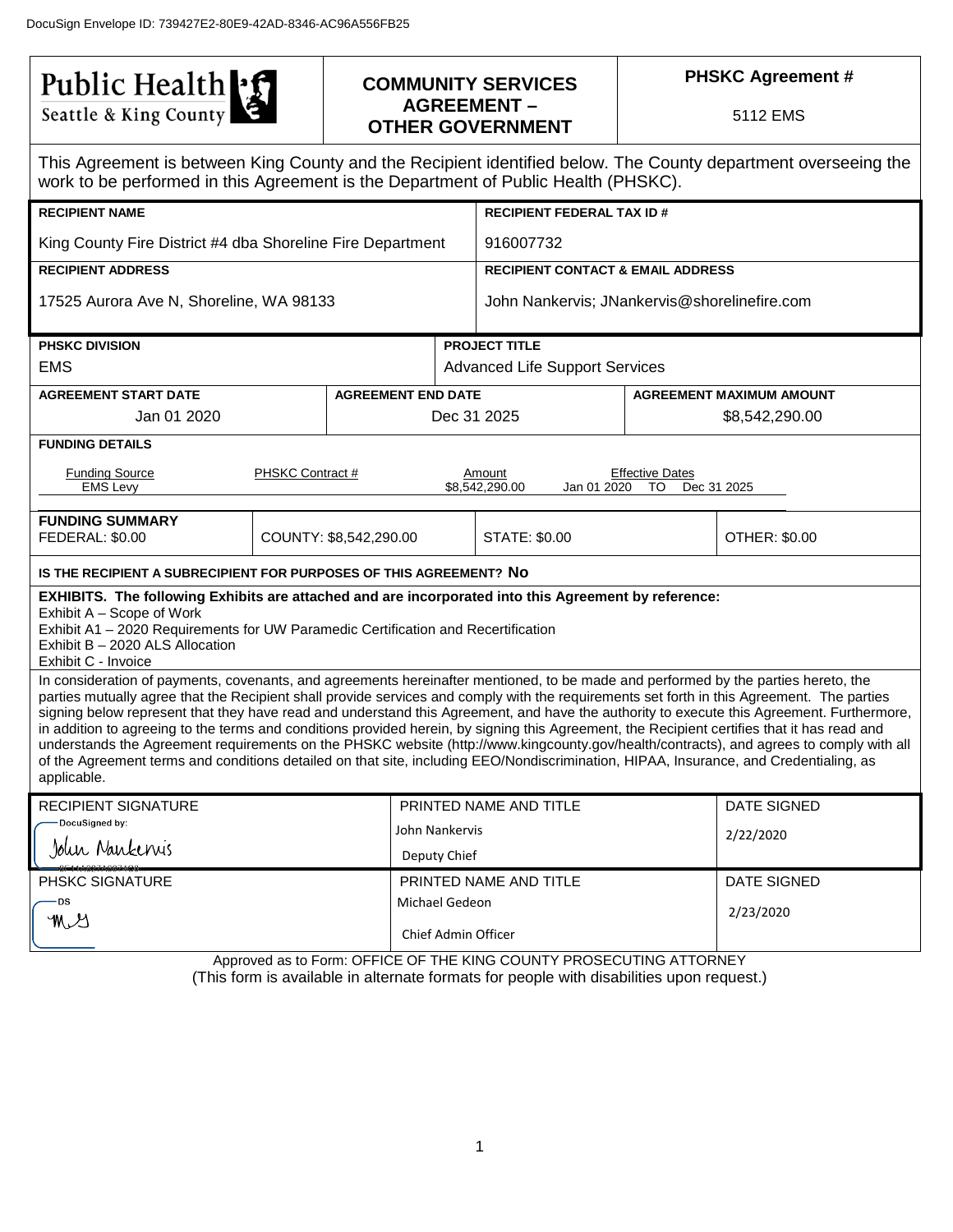## **KING COUNTY TERMS AND CONDITIONS**

## **1. Agreement Term and Termination**

- A. This Agreement shall commence on the Agreement Start Date and shall terminate on the Agreement End Date as specified on page 1 of this Agreement, unless extended or terminated earlier, pursuant to the terms and conditions of the Agreement.
- B. This Agreement may be terminated by the County or the Recipient without cause, in whole or in part, prior to the Agreement End Date, by providing the other party thirty (30) days advance written notice of the termination. The Agreement may be suspended by the County without cause, in whole or in part, prior to the date specified in Subsection 1.A. above, by providing the Recipient thirty (30) days advance written notice of the suspension.
- C. This Contract may be terminated by the Recipient without cause, in whole or in part, prior to the date specified on page 1, by providing King County six (6) months advanced written notice of termination.
- D. The County may terminate or suspend this Agreement, in whole or in part, upon seven (7) days advance written notice in the event: (1) the Recipient materially breaches any duty, obligation, or service required pursuant to this Agreement, or (2) the duties, obligations, or services required herein become impossible, illegal, or not feasible. If the Agreement is terminated by the County pursuant to this Subsection 1.C. (1), the Recipient shall be liable for damages, including any additional costs of procurement of similar services from another source.

If the termination results from acts or omissions of the Recipient, including but not limited to misappropriation, nonperformance of required services, or fiscal mismanagement, the Recipient shall return to the County immediately any funds, misappropriated or unexpended, which have been paid to the Recipient by the County.

E. If County or other expected or actual funding is withdrawn, reduced, or limited in any way prior to the termination date set forth above in Subsection 1.A., the County may, upon written notification to the Recipient, terminate or suspend this Agreement in whole or in part.

If the Agreement is terminated or suspended as provided in this Section: (1) the County will be liable only for payment in accordance with the terms of this Agreement for services rendered prior to the effective date of termination or suspension; and (2) in the case of termination the Recipient shall be released from any obligation to provide such further services pursuant to the Agreement ; and (3) in the case of suspension the Recipient shall be released from any obligation to provide services during the period of suspension and until such time as the County provides written authorization to resume services..

Funding or obligation under this Agreement beyond the current appropriation year is conditional upon appropriation by the County Council of sufficient funds to support the activities described in the Agreement. Should such appropriation not be approved, this Agreement will terminate at the close of the current appropriation year.

- F. County funds must supplement, not replace (supplant) non-county funds. Recipient must ensure that County funds do not supplant funds that have been budgeted for the same purpose through non-County sources. Recipient may be required to demonstrate and document that a reduction in non-County resources occurred for reasons other than the receipt of expected receipt of County funds.
- G. Nothing herein shall limit, waive, or extinguish any right or remedy provided by this Agreement or law that either party may have in the event that the obligations, terms, and conditions set forth in this Agreement are breached by the other party.

## **2. Compensation and Method of Payment**

A. The total contract compensation shall be determined annually by King County. The amount allocated for the first year shall be \$8,542,290.00. Subsequent allocations shall be determined by the County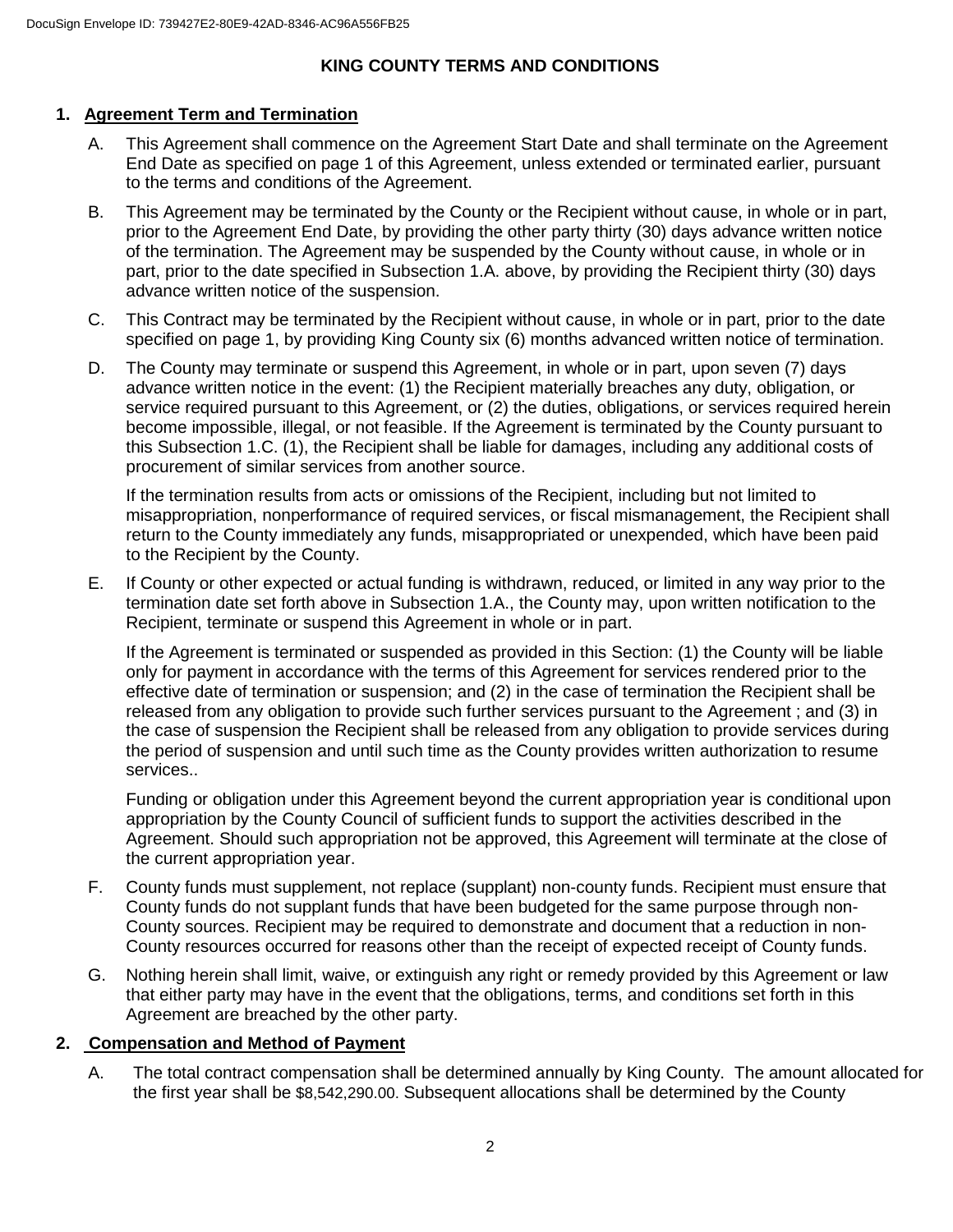consistent with the following allocation method in the form of a letter signed by the Public Health Director or designee.

- 1. As identified in the EMS 2020-2025 Strategic Plan, each paramedic contractor's annual ALS allocation is determined by multiplying the number of operating medic units by the unit, program/supervisory, equipment, and system allocations. While the system allocation budget is calculated on an allocation basis, expenses related to this category are invoiced at actual costs. These combined amounts equate to the standard unit allocation and is inflated yearly per formulas in the EMS/Medic One Strategic Plan. Funds from the unit and program/supervisory allocation can be set aside for future use in the agency's provider/program balance. In addition, the County may add to the ALS provider/program's annual allocation an amount not to exceed the ALS agency's provider's program/fund balance from the prior year.
- 2. The County shall reimburse the Recipient for satisfactory completion of the services and requirements specified in this Agreement, payable upon receipt and approval by the County of a signed invoice in substantially the form of the attached Invoice Exhibit, which complies with the attached Budget Exhibit. Equipment allocation can be invoiced after updated multi-year equipment plan, including all expenses from the previous year is received.
- B. The Recipient shall submit an invoice and all accompanying reports as specified in the attached exhibits or agreed upon alternatives not more than 60 working days after the close of each indicated reporting period. The County shall make payment to the Recipient not more than 30 days after a complete and accurate invoice is received.
- C. The Recipient shall submit its final invoice and all outstanding reports within 60 days of the date this Agreement terminates. If the Recipient's final invoice and reports are not submitted by the day specified in this subsection, the County will be relieved of all liability for payment to the Recipient of the amounts set forth in said invoice or any subsequent invoice.
- D. When a budget is attached hereto as an exhibit, the Recipient shall apply the funds received from the County under this Agreement in accordance with said budget. The Agreement may contain separate budgets for separate program components and allocations. The Recipient shall request prior approval from the County for an amendment to this Agreement when the cumulative amount of transfers among the budget categories within an allocation is expected to exceed 10% of the Agreement allocation amount in any Agreement budget. Supporting documents necessary to explain fully the nature and purpose of the amendment must accompany each request for an amendment. Transfers between unit and program/supervisory allocation budgets of 10% or less may be proposed and reviewed in a regional process and pre-approved separately by EMS Division Director and need not be incorporated by written amendment.
- E. If travel costs are contained in the attached budget, reimbursement of Recipient travel, lodging, and meal expenses are limited to the eligible costs based on the following rates and criteria.
	- 1. The mileage rate allowed by King County shall not exceed the current Internal Revenue Service (IRS) rates per mile as allowed for business related travel. The IRS mileage rate shall be paid for the operation, maintenance and depreciation of individually owned vehicles for that time which the vehicle is used during work hours. Parking shall be the actual cost. When rental vehicles are authorized, government rates shall be requested. If the Recipient does not request government rates, the Recipient shall be personally responsible for the difference. Please reference the federal web site for current rates: http://www.gsa.gov.
	- 2. Reimbursement for meals shall be limited to the per diem rates established by federal travel requisitions for the host city in the Code of Federal Regulations, 41 CFR § 301, App.A. Please reference [http://www.gsa.gov](http://www.gsa.gov/) for the current host city per diem rates.
	- 3. Accommodation rates shall not exceed the federal lodging limit plus host city taxes. The Recipient shall always request government rates.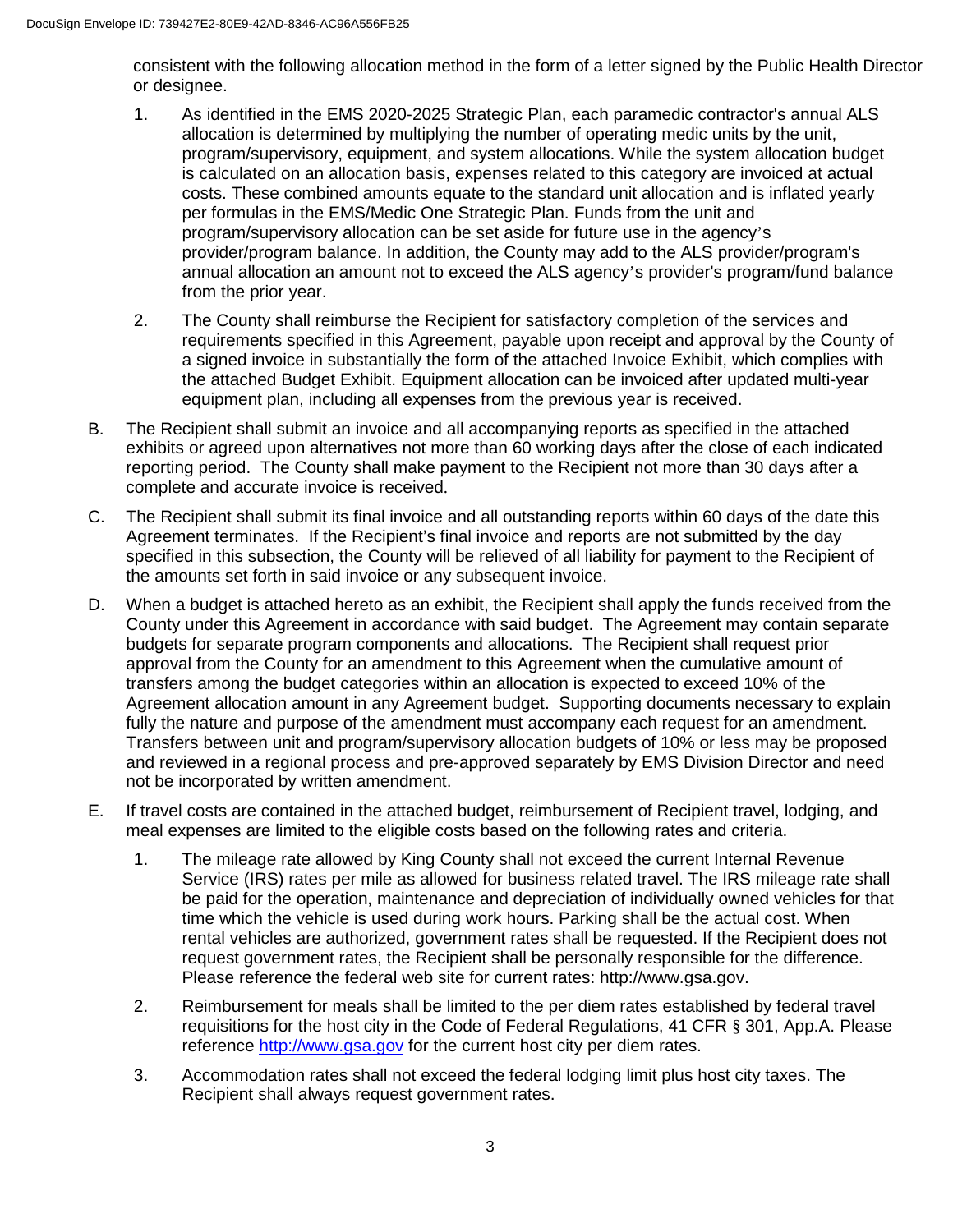4. Air travel shall be by coach class at the lowest possible price available at the time the County requests a particular trip. In general, a trip is associated with a particular work activity of limited duration and only one round-trip ticket, per person, shall be billed per trip. Any air travel occurring as part of a federal grant must be in accordance with the Fly America Act.

## **3. Internal Control and Accounting System**

The Recipient shall establish and maintain a system of accounting and internal controls which complies with applicable generally accepted government accounting standards (GAGAS).

## **4. Debarment and Suspension Certification**

Entities that are debarred, suspended, or proposed for debarment by the U.S. Government are excluded from receiving federal funds and contracting with the County. The Recipient, by signature to this Agreement, certifies that the Recipient is not presently debarred, suspended, or proposed for debarment by any Federal department or agency. The Recipient also agrees that it will not enter into a sub-agreement with a Recipient that is debarred, suspended, or proposed for debarment. The Recipient agrees to notify King County in the event it, or a sub-awardee, is debarred, suspended, or proposed for debarment by any Federal department or agency.

## **5. Maintenance of Records/Evaluations and Inspections**

- A. The Recipient shall maintain accounts and records, including personnel, property, financial, and programmatic records and other such records as may be deemed necessary by the County to ensure proper accounting for all Agreement funds and compliance with this Agreement.
- B. In accordance with the nondiscrimination and equal employment opportunity requirements set forth in Section 13. below, the Recipient shall maintain the following:
	- 1. Records of employment, employment advertisements, application forms, and other pertinent data, records and information related to employment, applications for employment or the administration or delivery of services or any other benefits under this Agreement; and
	- 2. Records, including written quotes, bids, estimates or proposals submitted to the Recipient by all businesses seeking to participate on this Agreement, and any other information necessary to document the actual use of and payments to sub-awardees and suppliers in this Agreement, including employment records.

The County may visit the site of the work and the Recipient's office to review the foregoing records. The Recipient shall provide every assistance requested by the County during such visits. In all other respects, the Recipient shall make the foregoing records available to the County for inspection and copying upon request. If this Agreement involves federal funds, the Recipient shall comply with all record keeping requirements set forth in any federal rules, regulations or statutes included or referenced in the Agreement documents.

- C. Except as provided in Section 6 of this Agreement, the records listed in A and B above shall be maintained for a period of six (6) years after termination hereof unless permission to destroy them is granted by the Office of the Archivist in accordance with Revised Code of Washington (RCW) Chapter 40.14.
- D. Medical records shall be maintained and preserved by the Recipient in accordance with state and federal medical records statutes, including but not limited to RCW 70.41.190, 70.02.160, and standard medical records practice. If the Recipient ceases operations under this Agreement, the Recipient shall be responsible for the disposition and maintenance of such medical records.
- E. The Recipient agrees to cooperate with the County or its agent in the evaluation of the Recipient's performance under this Agreement and to make available all information reasonably required by any such evaluation process. The results and records of said evaluations shall be maintained and disclosed in accordance with RCW Chapter 42.56.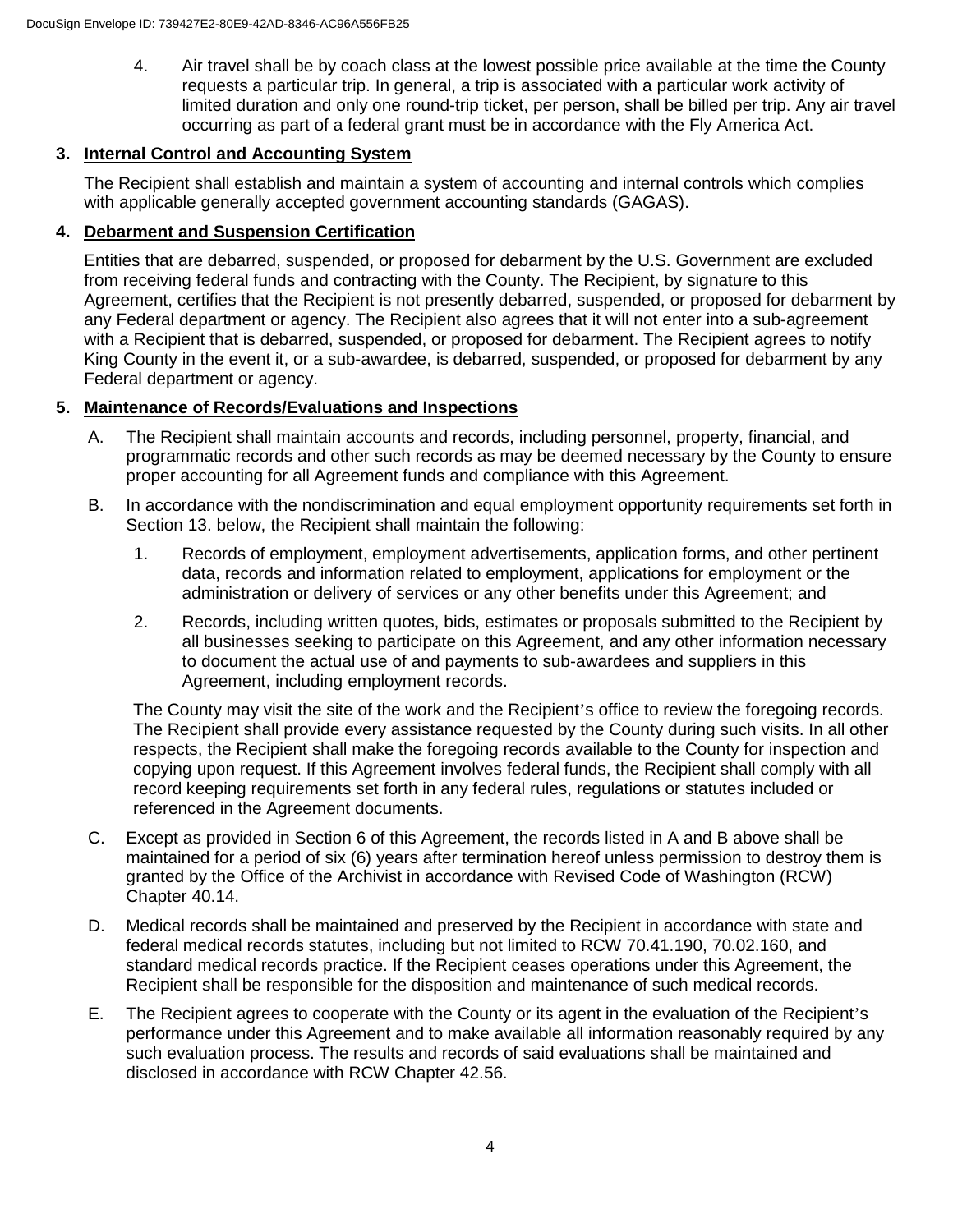F. The Recipient agrees that all information, records, and data collected in connection with this Agreement shall be protected from unauthorized disclosure in accordance with applicable state and federal law.

#### **6. Compliance with the Health Insurance Portability and Accountability Act of 1996 (HIPAA)**

The Recipient shall not use protected health information created or shared under this Agreement in any manner that would constitute a violation of HIPAA and any regulations enacted pursuant to its provisions. Recipient shall read and certify compliance with all HIPAA requirements at http://www.kingcounty.gov/healthservices/health/partnerships/contracts

## **7. Audits**

- A. If the Recipient is a municipal entity or other government institution or jurisdiction, it shall notify the County in writing within 30 days of when its annual report of examination/audit, conducted by the Washington State Auditor, has been completed.
- B. Additional audit or review requirements which may be imposed on the County will be passed on to the Recipient and the Recipient will be required to comply with any such requirements.

## **8. Corrective Action**

If the County determines that a breach of Agreement has occurred, that is, the Recipient has failed to comply with any terms or conditions of this Agreement or the Recipient has failed to provide in any manner the work or services agreed to herein, and if the County deems said breach to warrant corrective action, the following sequential procedure will apply:

A. The County will notify the Recipient in writing of the nature of the breach;

The Recipient shall respond in writing within three (3) working days of its receipt of such notification, which response shall indicate the steps being taken to correct the specified deficiencies. The corrective action plan shall specify the proposed completion date for bringing the Agreement into compliance, which date shall not be more than ten (10) days from the date of the Recipient's response, unless the County, at its sole discretion, specifies in writing an extension in the number of days to complete the corrective actions;

- B. The County will notify the Recipient in writing of the County's determination as to the sufficiency of the Recipient's corrective action plan. The determination of sufficiency of the Recipient's corrective action plan shall be at the sole discretion of the County;
- C. In the event that the Recipient does not respond within the appropriate time with a corrective action plan, or the Recipient's corrective action plan is determined by the County to be insufficient, the County may commence termination or suspension of this Agreement in whole or in part pursuant to Section 1.C.;
- D. In addition, the County may withhold any payment owed the Recipient or prohibit the Recipient from incurring additional obligations of funds until the County is satisfied that corrective action has been taken or completed; and
- E. Nothing herein shall be deemed to affect or waive any rights the parties may have pursuant to Section 1., Subsections B, C, D, and E.

#### **9. Dispute Resolution**

The parties shall use their best, good-faith efforts to cooperatively resolve disputes and problems that arise in connection with this Agreement. Both parties will make a good faith effort to continue without delay to carry out their respective responsibilities under this Agreement while attempting to resolve the dispute under this section.

## **10. Hold Harmless and Indemnification**

A. In providing services under this Agreement, the Recipient is an independent contractor, and neither it nor its officers, agents, employees, or subcontractors are employees of the County for any purpose.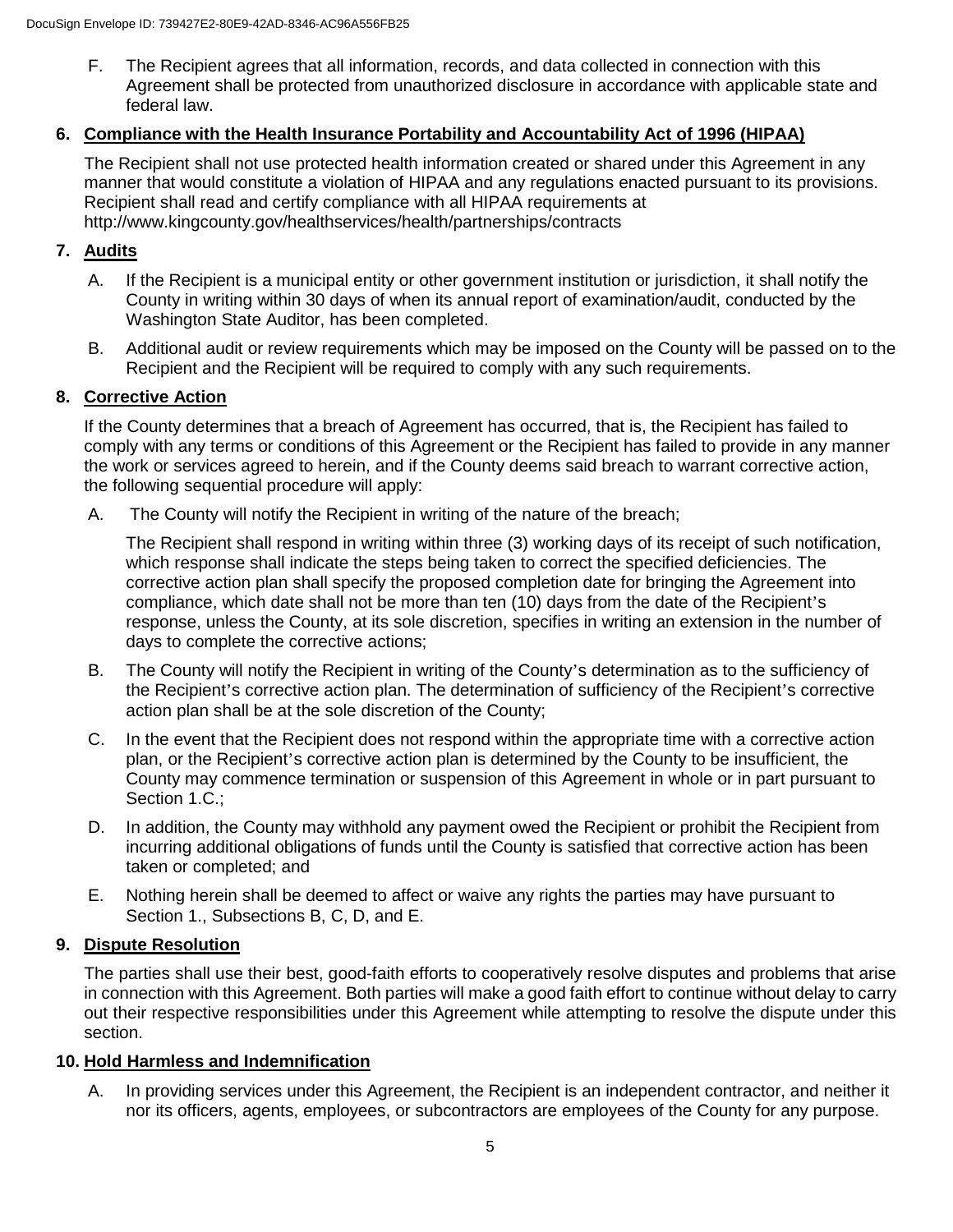The Recipient shall be responsible for all federal and/or state tax, industrial insurance, and Social Security liability that may result from the performance of and compensation for these services and shall make no claim of career service or civil service rights which may accrue to a County employee under state or local law.

The County assumes no responsibility for the payment of any compensation, wages, benefits, or taxes, by, or on behalf of the Recipient, its employees, subcontractors and/or others by reason of this Agreement. The Recipient shall protect, indemnify, and save harmless the County, its officers, agents, and employees from and against any and all claims, costs, and/or losses whatsoever occurring or resulting from (1) the Recipient's failure to pay any such compensation, wages, benefits, or taxes, and/or (2) the supplying to the Recipient of work, services, materials, or supplies by Recipient employees or other suppliers in connection with or support of the performance of this Agreement.

- B. The Recipient further agrees that it is financially responsible for and will repay the County all indicated amounts following an audit exception which occurs due to the negligence, intentional act, and/or failure, for any reason, to comply with the terms of this Agreement by the Recipient, its officers, employees, agents, or subcontractors. This duty to repay the County shall not be diminished or extinguished by the prior termination of the Agreement pursuant to the Term and Termination section.
- C. The Recipient shall defend, indemnify, and hold harmless the County, its officers, employees, and agents from any and all costs, claims, judgments, and/or awards of damages, arising out of, or in any way resulting from, the negligent acts or omissions of the Recipient, its officers, employees, subawardees and/or agents in its performance or non-performance of its obligations under this Agreement. In the event the County incurs any judgment, award, and/or cost arising therefrom including attorneys' fees to enforce the provisions of this article, all such fees, expenses, and costs shall be recoverable from the Recipient.
- D. The County shall defend, indemnify, and hold harmless the Recipient, its officers, employees, and agents from any and all costs, claims, judgments, and/or awards of damages, arising out of, or in any way resulting from, the negligent acts or omissions of the County, its officers, employees, or agents in its performance or non-performance of its obligations under this Agreement. In the event the Recipient incurs any judgment, award, and/or cost arising therefrom including attorneys' fees to enforce the provisions of this article, all such fees, expenses, and costs shall be recoverable from the County.
- E. Claims shall include, but not be limited to, assertions that use or transfer of software, book, document, report, film, tape, or sound reproduction or material of any kind, delivered hereunder, constitutes an infringement of any copyright, patent, trademark, trade name, and/or otherwise results in unfair trade practice.
- F. Nothing contained within this provision shall affect and/or alter the application of any other provision contained within this Agreement.
- G. The indemnification, protection, defense and save harmless obligations contained herein shall survive the expiration, abandonment or termination of this Agreement.

#### **11. Insurance Requirements**

By the date of execution of this Agreement, the Recipient shall procure and maintain for the duration of this Agreement, insurance against claims for injuries to persons or damages to property which may arise from, or in connection with, the performance of work hereunder by the Recipient, its agents, representatives, employees, and/or sub-awardees. The costs of such insurance shall be paid by the Recipient or subawardee. The Recipient may furnish separate certificates of insurance and policy endorsements for each sub-awardee as evidence of compliance with the insurance requirements of this Agreement. The Recipient is responsible for ensuring compliance with all of the insurance requirements stated herein. Failure by the Recipient, its agents, employees, officers, sub-awardee, providers, and/or provider sub-awardees to comply with the insurance requirements stated herein shall constitute a material breach of this Agreement. Specific coverages and requirements are at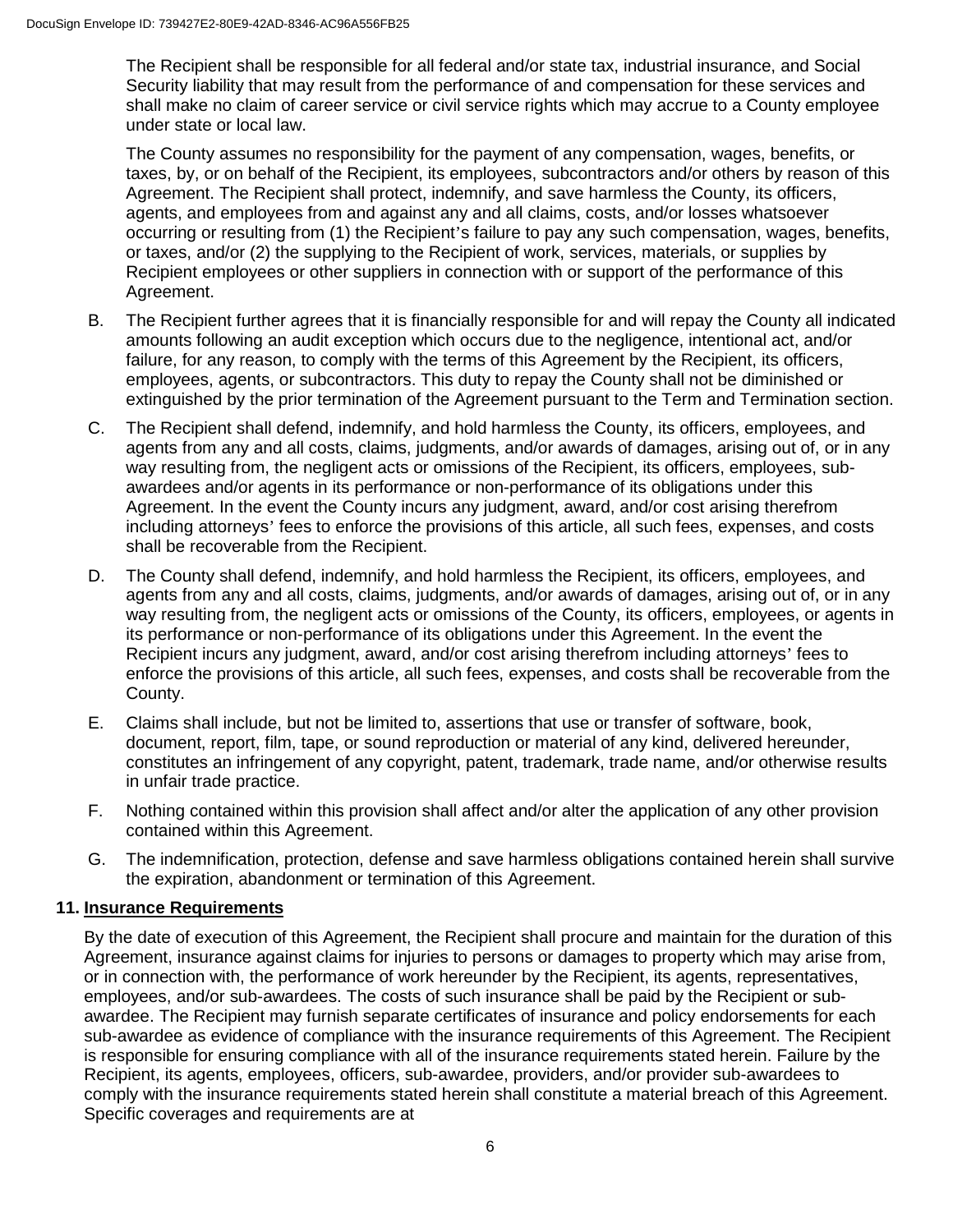http://www.kingcounty.gov/healthservices/health/partnerships/contracts; Recipients shall read and provide required insurance documentation prior to the signing of this Agreement.

## **12. Assignment/Sub-agreements**

- A. The Recipient shall not assign or sub-award any portion of this Agreement or transfer or assign any claim arising pursuant to this Agreement without the written consent of the County. Said consent must be sought in writing by the Recipient not less than fifteen (15) days prior to the date of any proposed assignment.
- B. "Sub-agreement" shall mean any agreement between the Recipient and a sub-awardee or between sub-awardees that is based on this Agreement, provided that the term "sub-awardee" does not include the purchase of (1) support services not related to the subject matter of this Agreement, or (2) supplies.
- C. The Recipient shall include Sections 2.D., 2.E., 3, 4, 5, 6, 10.A., 10.B., 10.G., 12, 13, 14, 15, 16, 17, 23, 24, 26, and the Funder's Special Terms and Conditions, if attached, in every sub-agreement that relates to the subject matter of this Agreement.
- D. The Recipient agrees to include the following language verbatim in every sub-agreement for services which relate to the subject matter of this Agreement:

"Sub-awardee shall protect, defend, indemnify, and hold harmless King County, its officers, employees and agents from any and all costs, claims, judgments, and/or awards of damages arising out of, or in any way resulting from the negligent act or omissions of sub-awardee, its officers, employees, and/or agents in connection with or in support of this Agreement. Sub-awardee expressly agrees and understands that King County is a third party beneficiary to this Agreement and shall have the right to bring an action against sub-awardee to enforce the provisions of this paragraph."

## **13. Nondiscrimination and Equal Employment Opportunity**

The Recipient shall comply with all applicable federal, state and local laws regarding discrimination, including those set forth in this Section.

During performance of the Agreement, the Recipient agrees that it will not discriminate against any employee or applicant for employment because of the employee or applicant's sex, race, color, marital status, national origin, religious affiliation, disability, sexual orientation, gender identity or expression or age except by minimum age and retirement provisions, unless based upon a bona fide occupational qualification. The Recipient will make equal employment opportunity efforts to ensure that applicants and employees are treated, without regard to their sex, race, color, marital status, national origin, religious affiliation, disability, sexual orientation, gender identity or expression or age. Additional requirements are at http://www.kingcounty.gov/healthservices/health/partnerships/contracts; Recipients shall read and certify compliance.

## **14. Conflict of Interest**

- A. The Recipient agrees to comply with applicable provisions of K.C.C. 3.04. Failure to comply with such requirements shall be a material breach of this Agreement, and may result in termination of this Agreement pursuant to Section II and subject the Recipient to the remedies stated therein, or otherwise available to the County at law or in equity.
- B. The Recipient agrees, pursuant to KCC 3.04.060, that it will not willfully attempt to secure preferential treatment in its dealings with the County by offering any valuable consideration, thing of value or gift, whether in the form of services, loan, thing or promise, in any form to any county official or employee. The Recipient acknowledges that if it is found to have violated the prohibition found in this paragraph, its current Agreements with the county will be cancelled and it shall not be able to bid on any county Agreement for a period of two years.
- C. The Recipient acknowledges that for one year after leaving County employment, a former County employee may not have a financial or beneficial interest in an agreement or grant that was planned, authorized, or funded by a County action in which the former County employee participated during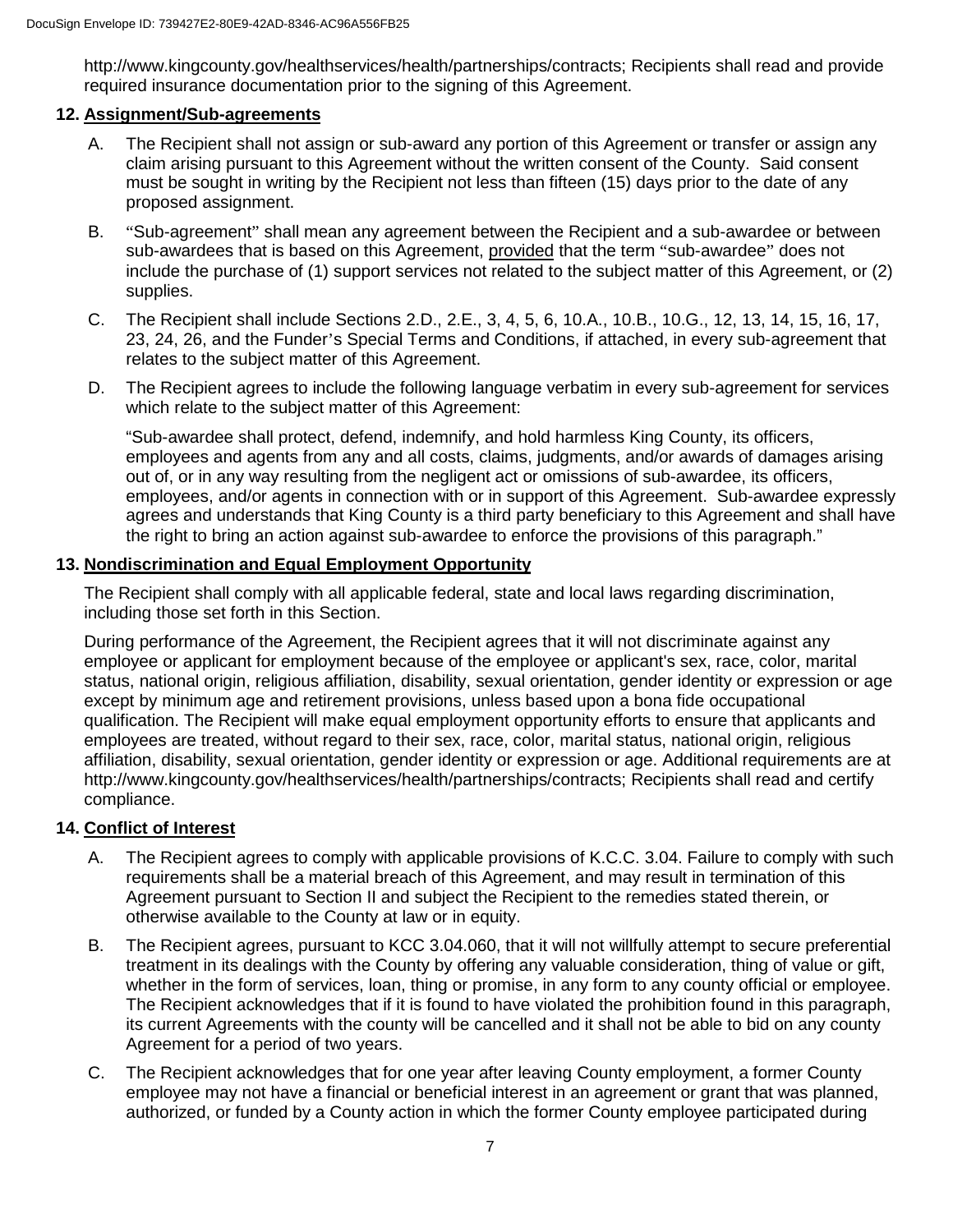County employment. Recipient shall identify at the time of offer current or former County employees involved in the preparation of proposals or the anticipated performance of Work if awarded the Agreement. Failure to identify current or former County employees involved in this transaction may result in the County's denying or terminating this Agreement. After Agreement award, the Recipient is responsible for notifying the County's Project Manager of current or former County employees who may become involved in the Agreement any time during the term of the Agreement.

#### **15. Equipment Purchase, Maintenance, and Ownership**

- A. The Contractor agrees that any equipment purchased, in whole or in part, with Contract funds at a cost of \$5,000 per item or more, when the purchase of such equipment is reimbursable as a Contract budget item, shall be treated as a capital asset, including tagging. The Contractor shall be responsible for all such property, including the proper care and maintenance of the equipment.
- B. The Contractor will develop an equipment asset plan showing the use of the equipment allocation and submit the plan to the EMS Division with the Year-end Report. The plan will provide an accounting for all equipment allocation funds, all equipment related reserve funds and any other funds provided by King County related to the equipment plan, include balance information on each agency's internal reserve fund, accounting for annual contributions and expenses, surplus value and revenue received from surplusing equipment, and asset liability information. Funds from the sale of equipment must be used to provide services or purchase equipment under this Contract or returned to the King County EMS Fund. Any unused funds from the equipment allocation must be reported and returned to the King County EMS Fund. The equipment allocation can be used for all equipment costs, including those classified as operating by an agency, that have a lifespan of more than one year.
- C. In the event Contractor no longer provides services under a contract with the County, equipment and the equipment allocation funds/reserves are to be returned to the King County EMS Fund or transferred to a new Contractor, as determined by the County.

#### **16. Proprietary Rights**

The parties to this Agreement hereby mutually agree that if any patentable or copyrightable material or article should result from the work described herein, all rights accruing from such material or article shall be the sole property of the party that produces such material or article. If any patentable or copyrightable material or article should result from the work described herein and is jointly produced by both parties, all rights accruing from such material or article shall be owned in accordance with US Patent Law. Each party agrees to and does hereby grant to the other party, irrevocable, nonexclusive, and royalty-free license to use, according to law, any material or article and use any method that may be developed as part of the work under this Agreement.

The foregoing products license shall not apply to existing training materials, consulting aids, checklists, and other materials and documents of the Recipient which are modified for use in the performance of this Agreement.

The foregoing provisions of this section shall not apply to existing training materials, consulting aids, checklists, and other materials and documents of the Recipient that are not modified for use in the performance of this Agreement.

#### **17. Political Activity Prohibited**

None of the funds, materials, property, or services provided directly or indirectly under this Agreement shall be used for any partisan political activity or to further the election or defeat of any candidate for public office.

#### **18. King County Recycled Product Procurement Policy**

In accordance with King County Code 18.20, the Recipient shall use recycled paper, and both sides of sheets of paper whenever practicable, when submitting proposals, reports, and invoices, if paper copies are required.

#### **19. Future Support**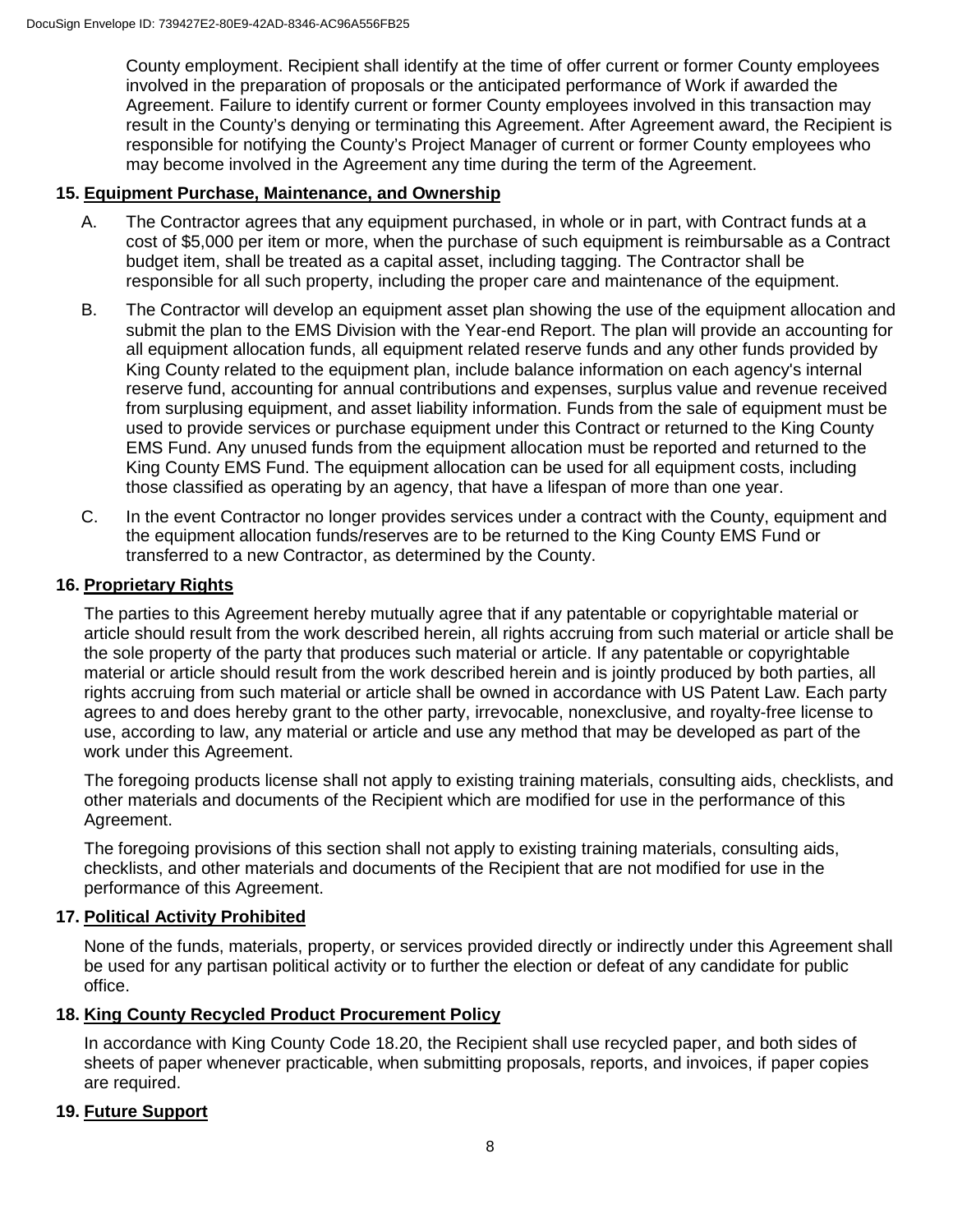The County makes no commitment to support the services awarded for herein and assumes no obligation for future support of the activity awarded herein except as expressly set forth in this Agreement.

## **20. Entire Agreement/Waiver of Default**

The parties agree that this Agreement is the complete expression of the terms hereto and any oral or written representations or understandings not incorporated herein are excluded. Both parties recognize that time is of the essence in the performance of the provisions of this Agreement. Waiver of any default shall not be deemed to be a waiver of any subsequent default. Waiver or breach of any provision of the Agreement shall not be deemed to be a waiver of any other or subsequent breach and shall not be construed to be a modification of the terms of the Agreement unless stated to be such through written approval by the County, which shall be attached to the original Agreement.

## **21. Amendments**

Either party may request changes to this Agreement. Proposed changes which are mutually agreed upon shall be incorporated by written amendments to this Agreement. Changes to the County's Agreement numbering system or fund source may be made unilaterally by the County and without the need for amendment of this Agreement. The Recipient shall be notified in writing of any changes in the Agreement number or fund source assigned by the County; provided, however, that the total compensation allocated by the County through this Agreement does not change.

#### **22. Notices**

Whenever this Agreement provides for notice to be provided by one party to another, such notice shall be in writing and directed to the chief executive office of the Recipient and the project representative of the County department specified on page one of this Agreement. Any time within which a party must take some action shall be computed from the date that the notice is received by said party.

#### **23. Services Provided in Accordance with Law and Rule and Regulation**

The Recipient and any sub-awardee agree to abide by the laws of the state of Washington, rules and regulations promulgated thereunder, and regulations of the state and federal governments, as applicable, which control disposition of funds granted under this Agreement, all of which are incorporated herein by reference.

In the event that there is a conflict between any of the language contained in any exhibit or attachment to this Agreement, the language in the Agreement shall have control over the language contained in the exhibit or the attachment, unless the parties affirmatively agree in writing to the contrary.

#### **24. Applicable Law**

This Agreement shall be construed and interpreted in accordance with the laws of the State of Washington. The venue for any action hereunder shall be in the Superior Court for King County, Washington.

#### **25. Electronic Processing and Signatures**

The parties agree that this Agreement may be processed and signed electronically, which if done so, will be subject to additional terms and conditions found at [https://www.docusign.com/company/terms-of-use.](https://www.docusign.com/company/terms-of-use)

The parties acknowledge that they have consulted with their respective attorneys and have had the opportunity to review this Agreement. Therefore, the parties expressly agree that this Agreement shall be given full force and effect according to each and all of its express terms and provisions and the rule of construction that any ambiguities are to be resolved against the drafting party shall not be employed in the interpretation of this Agreement.

The parties executing this Agreement electronically have authority to sign and bind its represented party to this Agreement.

#### **26. No Third Party Beneficiaries**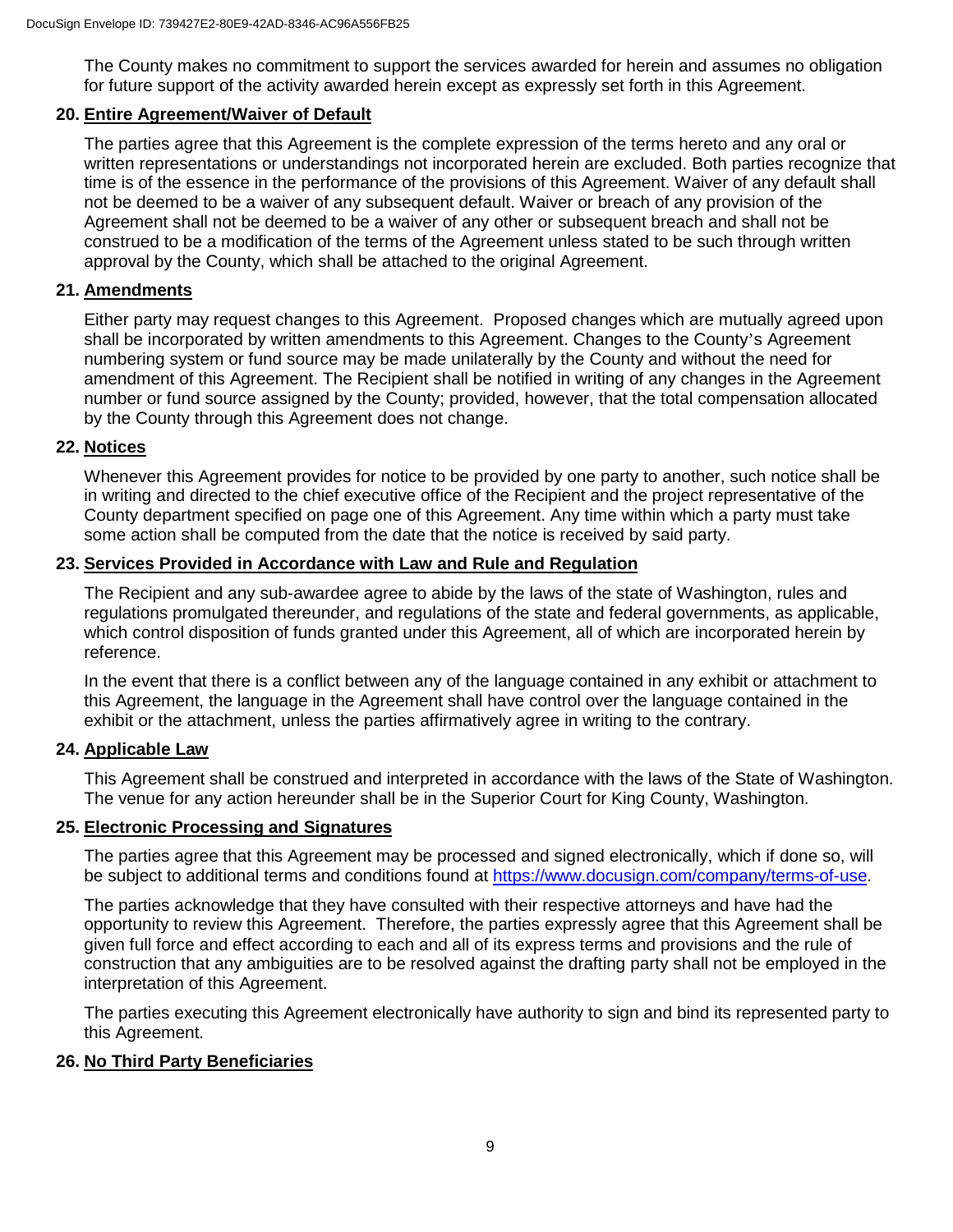Except for the parties to whom this Agreement is assigned in compliance with the terms of this Agreement, there are no third party beneficiaries to this Agreement, and this Agreement shall not impart any rights enforceable by any person or entity that is not a party hereto.

## **END OF COUNTY TERMS AND CONDITIONS**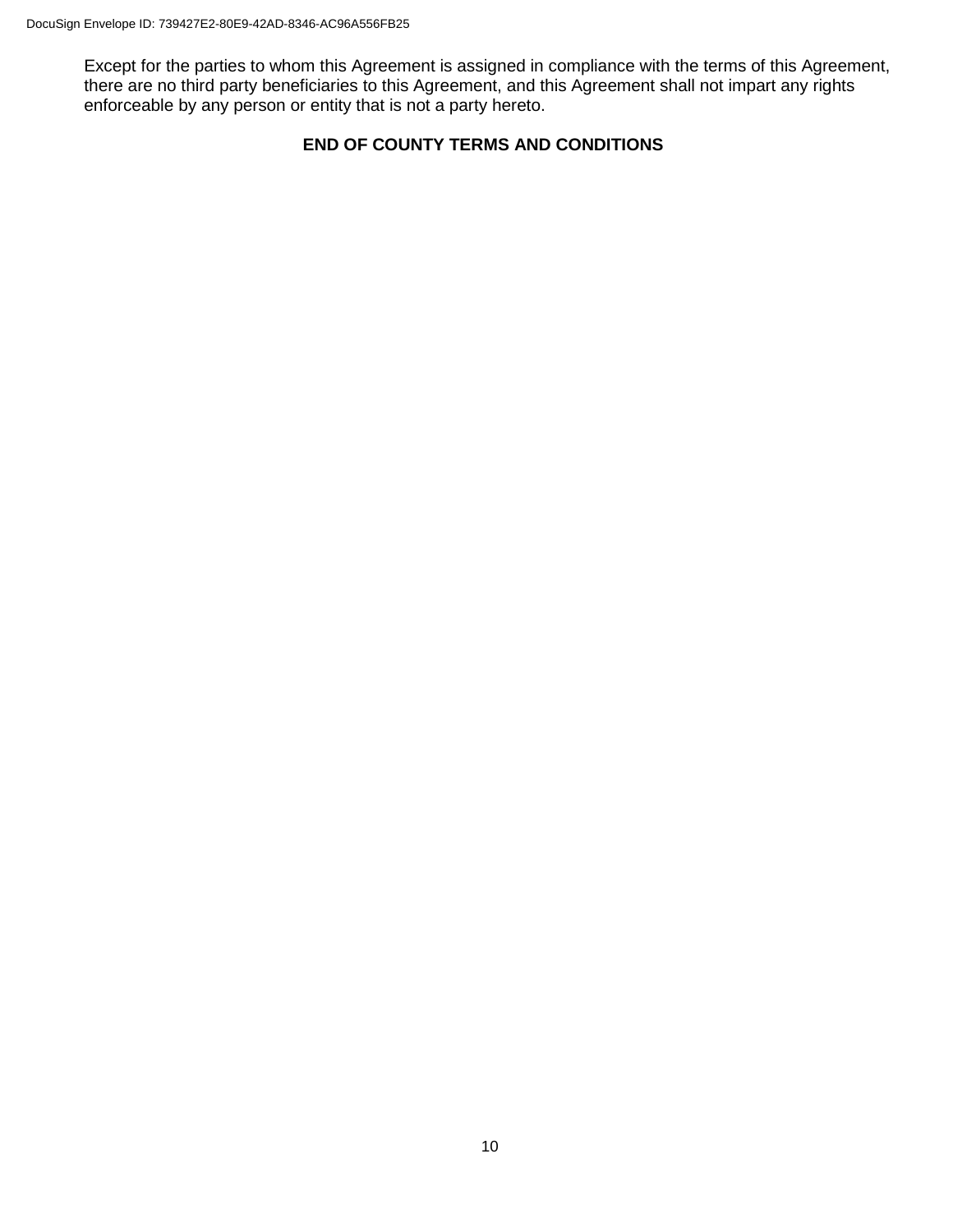## **KING COUNTY EMERGENCY MEDICAL SERVICES (EMS)**

## **Exhibit A: Scope of Work Advanced Life Support (ALS) Service**

- A. TheContractor shall provide Advanced Life Support (ALS) Services within their geographic boundaries consistent with the following requirements, and in other geographic areas consistent with any mutual aid agreement.
- B. ALS services shall comply with the requirements adopted by King County pursuant to Chapter 2.16.080 of the King County Code or by the King County Medical Program Director (MPD) pursuant to Chapter 18.73 RCW and shall be consistent with scope of Work, EMS Strategic Plan, and EMS Policies.
- C. Service Requirements: The contractor shall ensure that ALS services provided under this Contract are consistent with the following:
	- I. Personnel:
		- a. All emergency medical services personnel providing advanced life support (paramedic) services supported by King County funds must be trained and certified by the University of Washington/Harborview Medical Center (UW/HMC) ParamedicTraining Programas authorized By RCW 18.71.200, unless approved in writing by the EMS Division Director and the King County MPD. All emergency medical services personnel providing prehospital care in King County must be authorized to provide such care by the King County MPD. Standard staffing configuration is two Harborview trained paramedics.
		- b. The Contractor will develop and maintain a background check policy for the hiring of paramedic personnel. The Contractor will participate in the reporting requirements of the Uniform Disciplinary Act (RCW 18.130).
		- c. The specific content for certification and recertification, including maintenance of invasive skills consistent with KingCounty requirements, is contained in the attached Requirements for University of Washington/Harborview Medical Center Paramedic Certification and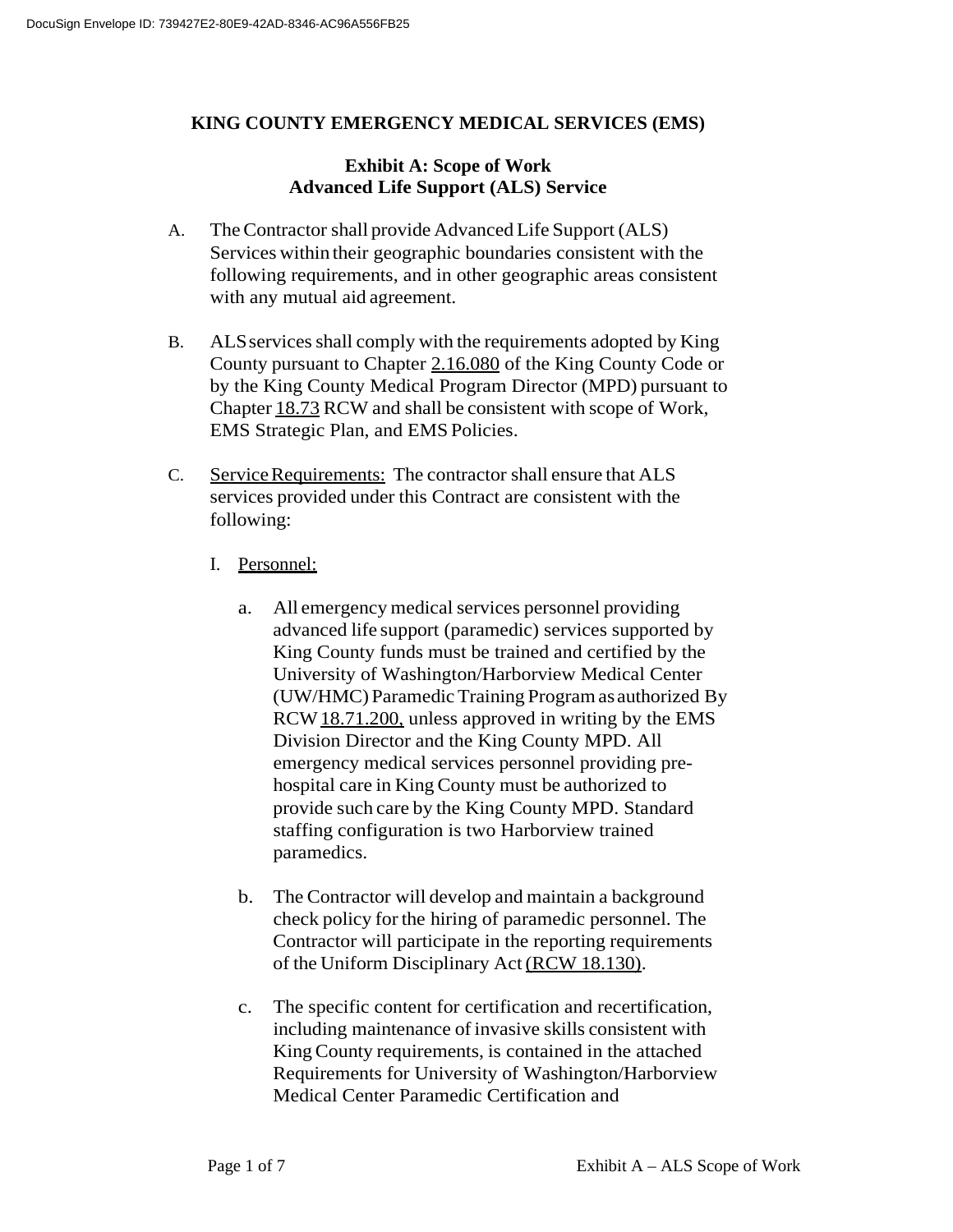Recertification, as approved by the King County Medical Program Director. Updates to these requirements will be discussed with ALS agencies and provided to each agency/ contractor. Contractor shall comply with these requirements as updated during the contract period. The EMS Division shall provide the Contractor with written notice of revised requirements.

- II. Continuing Medical Education: Paramedic personnel will participate in a program of continuing medical education as established by the UW/HMC Paramedic Training Program and approved by the King County MPD, or his/her designee.
- III. Medical Standards: TheContractor shall adhere to standards of medical care for the triage, treatment and transport of patient as authorized by the Medical Program Director pursuant to RCW 18.73 and 18.71, and function under the authority of the King County MPD or a delegate physician.
	- a. Medical Program Director: The Contractor must have a physician - designated in writing by the King County MPD and the EMS Division Director - to provide medical control. Oversight will include but is not limited to:
		- 1. Providing in-service education to paramedics based on run reviews and other appropriate material;
		- 2. Ensuring compliance with King County advanced life support medical standards for the triage, treatment and transport of patients;
		- 3. Providing the EMS Division and the King County MPD with information anddocuments necessary for paramedic recertification, including invasive skills maintenance records, continuing medical education records and a recommendation to the King County MPD regarding the granting or withholding of a recommendation for recertification;
		- 4. Maintaining an effective liaison with emergency room physicians, hospitals and other EMS partners to assure an effective working relationship with the paramedic program;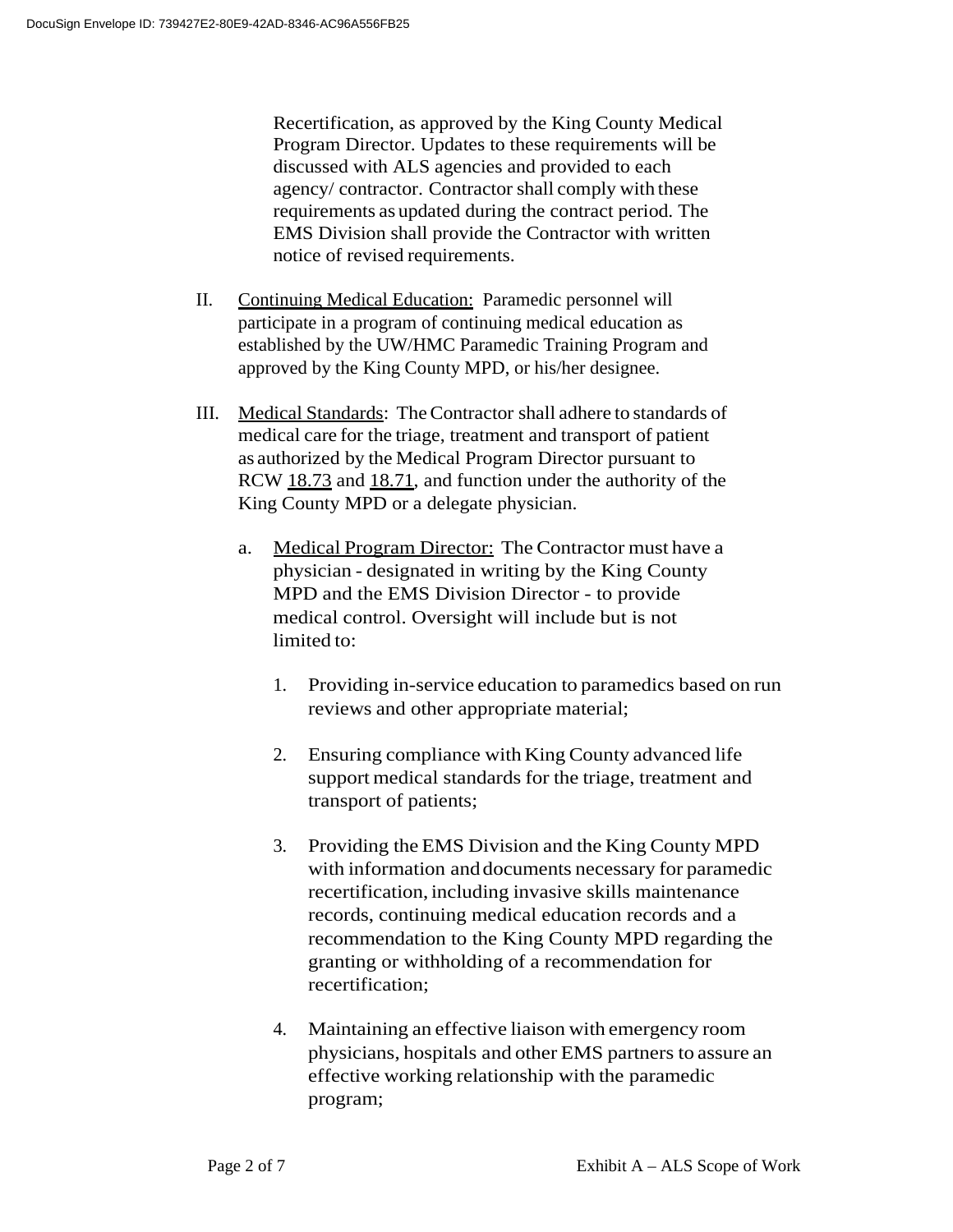- 5. Attending meetings called by the King County MPD to review and make recommendations regarding medical triage, treatment and transport protocols and procedures;
- 6. Participating in an ongoing system of regional quality improvement coordinated by UW/HMC Paramedic Training Program, the KingCounty MPD and the EMS Division;
- 7. Creating a staffing plan for paramedics and supervisors at the beginning of the levy period and update when significant changes are made or updates are requested by EMS Division.
- b. Scope of Practice: Paramedic practices within the King County system are described by the basic training achieved through the UW/HMC Center Paramedic Training Program and by subsequent modifications directed by the King County MPD or designee.
- c. Patient Confidentiality: Information concerning the evaluation and treatment of a patient by ALS personnel in the performance of their duties is to be handled as confidential material, including patient name, medical history, incident location, or any other confidential information. Confidential medical information may not be released unless the patient or his/her court-appointed representative completes and signs an Authorization forRelease of Information form.
- d. Equipment:
	- 1. All vehicles used to deliver emergency medical services and supported by King County funds must meet vehicle standards as established by the Washington State Department of Health pursuant to RCW 18.73, unless waived by the State Department of Health Officeof EMS Trauma Prevention Licensing.
	- 2. Medical equipment used by personnel supported by King County funds must meet appropriate federal or state standards or county protocols.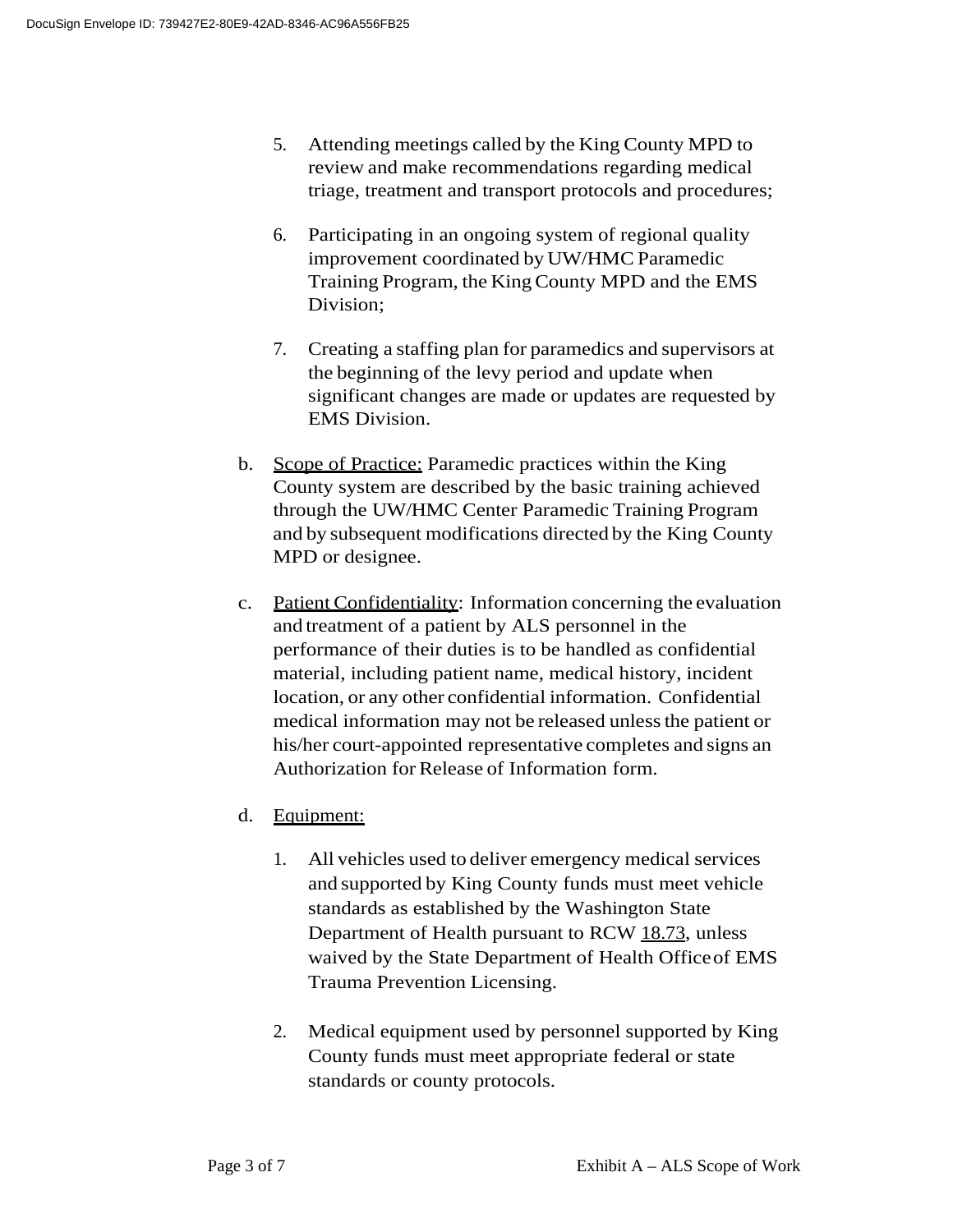- e. Transportation Policy: The Contractor will be responsible for developing a policy for the transport of patients from the incident scene to the treatment scene. Such policy should provide for transportation based upon determinants of transport need, including medical necessity and mitigating circumstances. The decision for ALS to transport or not, and the mode of transport, may will be made with online direct medical control and made with respect to the trauma designation of the receiving facility. Transport destinations should be consistent with the Washington state Trauma System ActivationGuidelines.
- f. Record Keeping and Record Submission: An Electronic Health Record (EHR) must be created to document a response to an emergency medical incident. A patient care record must be completed as accurately and thoroughly as possible, and must be submitted to the EMS Division In the case of cardiac arrest events (or other events, such as research protocols, or as defined by the MPD), notification must be provided to the EMS Division within 24 hours and completed records within the time specified (i.e., 2 days of the event in 2020) by the medical program director. Agencies are responsible for retention of the patient care record per Washington state records retention requirements.
- g. Service Modifications: Review and modifications of ALS requirements may be conducted on a regular basis. ALS services shall be consistent with any modifications to protocols or procedures as adopted by the King County Medical Program Director.
- IV. Mutual Aid Agreements: Contractor shall have in place a specific plan for mutual aid with adjacent BLS and ALS agencies should be established and available for review by the EMS Division by December 31, 2020. The Contractor is responsible for coordinating with the EMS Division regarding compliance to response outside of KingCounty.
- V. Joint EMS Agency Activities: The Contractor may conduct joint non-response related activities, such as trainings or drills, with King County Medic One.
- VI. Quality Improvement Program: The Contractor agrees to actively participate in an ongoing program of Quality Improvement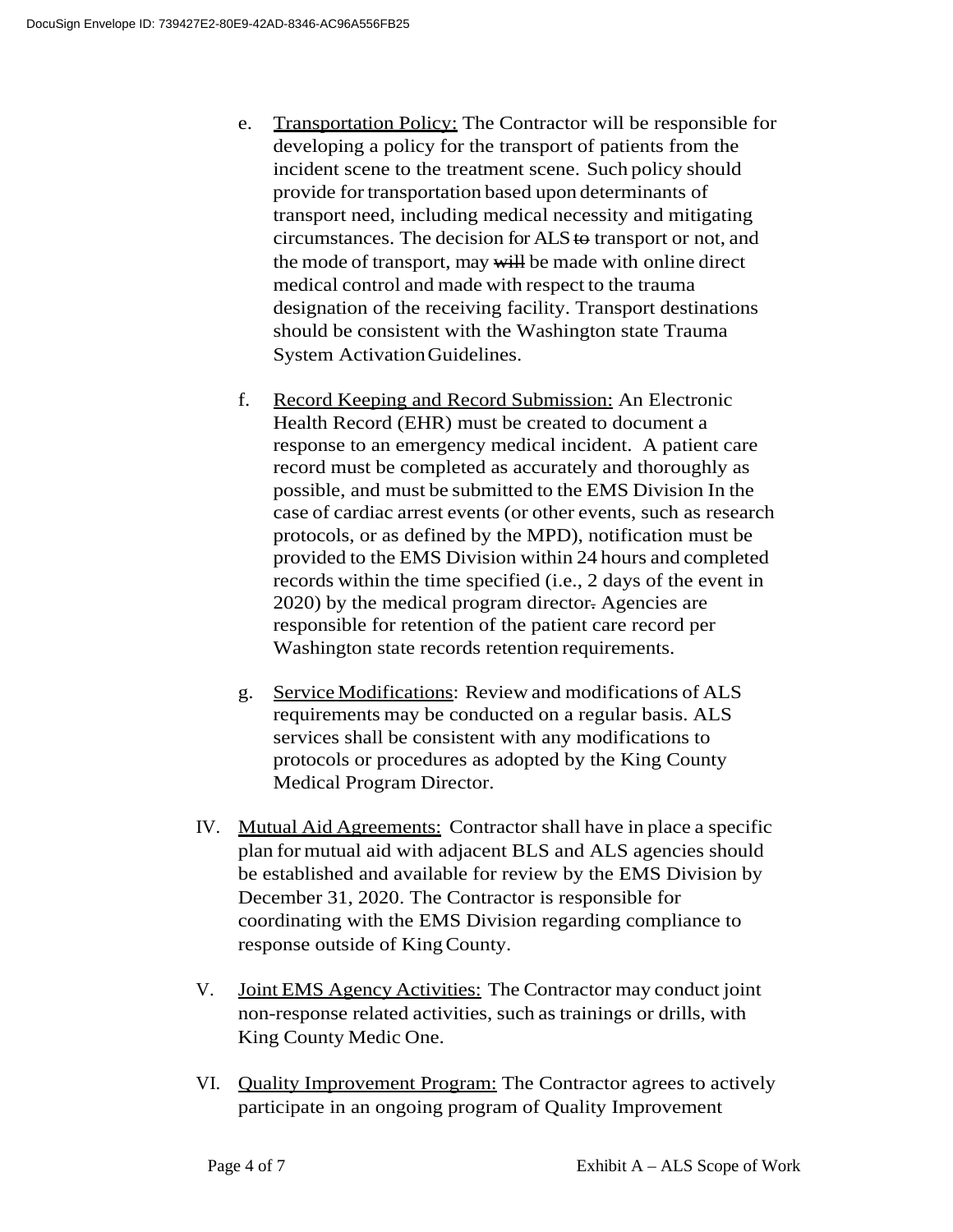consistent with the regional standards established by the UW/HMC Paramedic Training Program, the King County MPD, and the EMS Division. Elements of the program should include:

- 1) paramedic assessment and oversight,
- 2) sentinel event and inquiry,
- 3) ALS patient care record review; and
- 4) paramedic certification andrecertificationmaintenance and oversight.

The Contractor must have a written Quality Improvement Plan that specifies the Contractor's internal quality review activities and should be available for review by the EMS Division by December 31, 2020.

- VII. Performance Measurement and Review: The Contractor agrees to participate in an ongoing program of regional performance measurement and review. Performance indicators will be reported by the EMS Division on an annual basis and updated as needed. Standards for the Contractor will be monitored in the following major areas: total call volume, average unit response time, percent of response times greater than or equal to 8, 10, 12, and 14 minutes, and critical skills. Mitigation activities, including assessment of medic unit placement, w1ll be initiated with the Contractor if needed.
- VIII. Proposed Research and Evaluation Activities: Any proposed clinical research or evaluation activities involving personnel, equipment or data supported directly or indirectly by King County funds must receive prior review and written approval by the King County MPD and the EMS Division Director and must be in compliance with State, County and local regulations and laws.
- IX. Financial Management and Oversight: The Contractor agrees to ensure the provision of ALS services within the allocations, to be monitored via:
	- a. Tracking of unit costs providing direct paramedic services, including salaries and benefits, medical supplies, pharmaceuticals, vehicle and facility costs and other costs associated with direct paramedic services not included in the system allocation..
	- b. Tracking of program/supervisory allocation including costs related to the management and supervision of direct paramedic services such as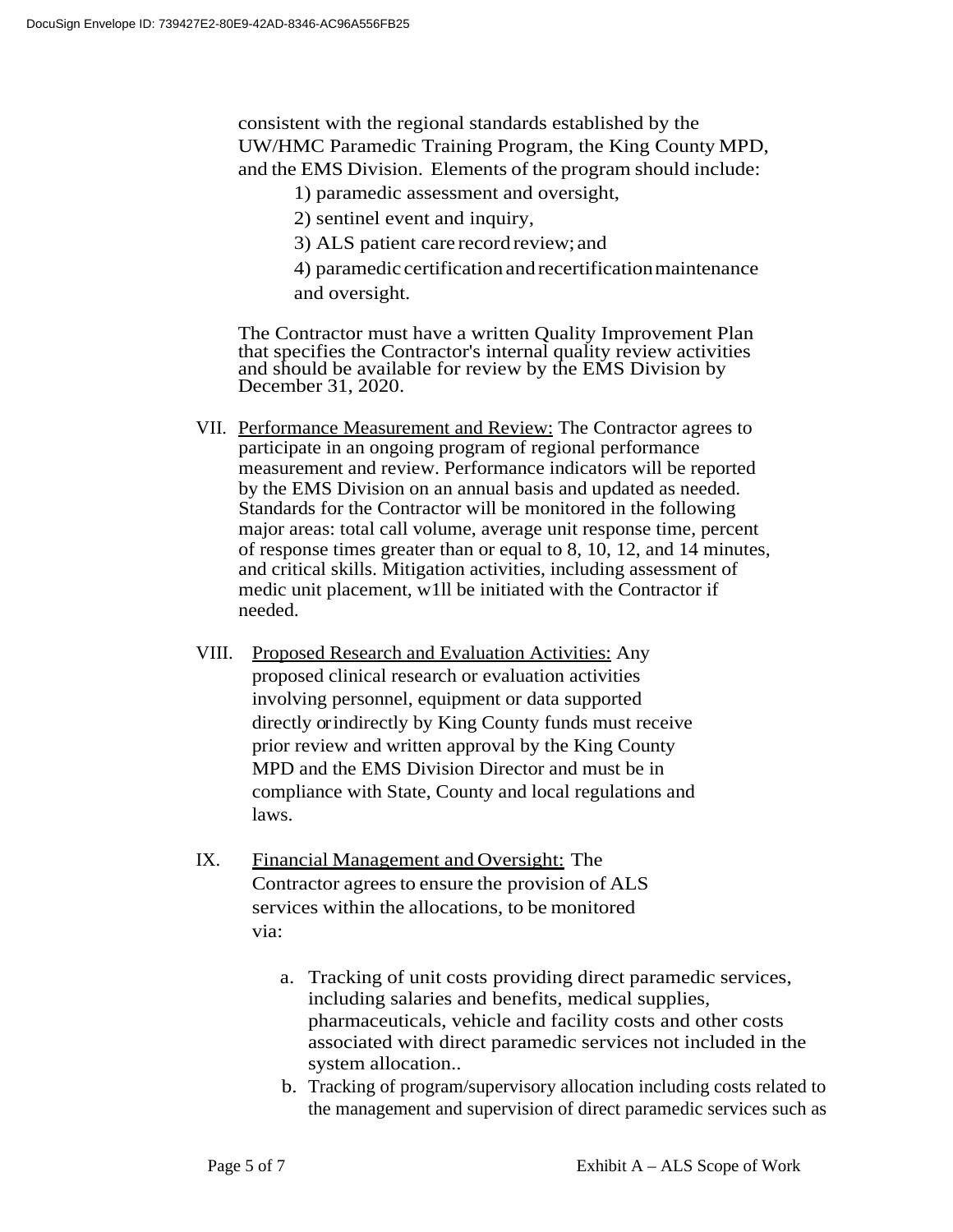the management, administration, supervision, and analysis (including quality improvement) of direct paramedic services.

- c. Developing, reporting, and tracking system costs that include expenses that vary significantly between agencies including dispatch, medical direction, and costs associated with paramedic students as listed in the Medic One/Emergency Medical Services 2020-2025 Strategic Plan.
- d. Development and management of an equipment plan that tracks expenditures and projects costs of replacing equipment covered by the equipment allocation.
- e. Participating in standard way of categorizing costs for reporting ALS expenditures by allocation.

The Contractor will provide the following deliverables to the EMS Division as appropriate:

- 1. Year End Report: The Contractor will submit its Year End Report no later than March 31 of each year.
- 2. Year End Accrual Estimate: The Contractor shall submit a Year End Accrual Estimate to meet Public Health - Seattle & King County year-end deadlines.
- 3. Equipment Asset Plan: The Contractor will work with the EMS Division to develop an Equipment Plan per the EMS Strategic Plan. The Contractor shall develop and submit an annual KingCountyapproved Equipment Asset Plan including documentation of the previous year's actual expenses prior to invoicing the current year's Equipment Allocation. Invoiced equipment allocation will be used for current expenditures or placed into an internal reserve account/fund set up for ALS equipment. Each year the plan will be updated to match the balance in Contractor's fund or balance sheet account. Significant changes in planned expenditures not included in the Contractor's submitted Equipment Asset Plan shall be approved by EMS Division prior to purchase of equipment. The Contractor will participate in discussions and analysis related to equipment and assumed lifespans included in the Equipment Allocation.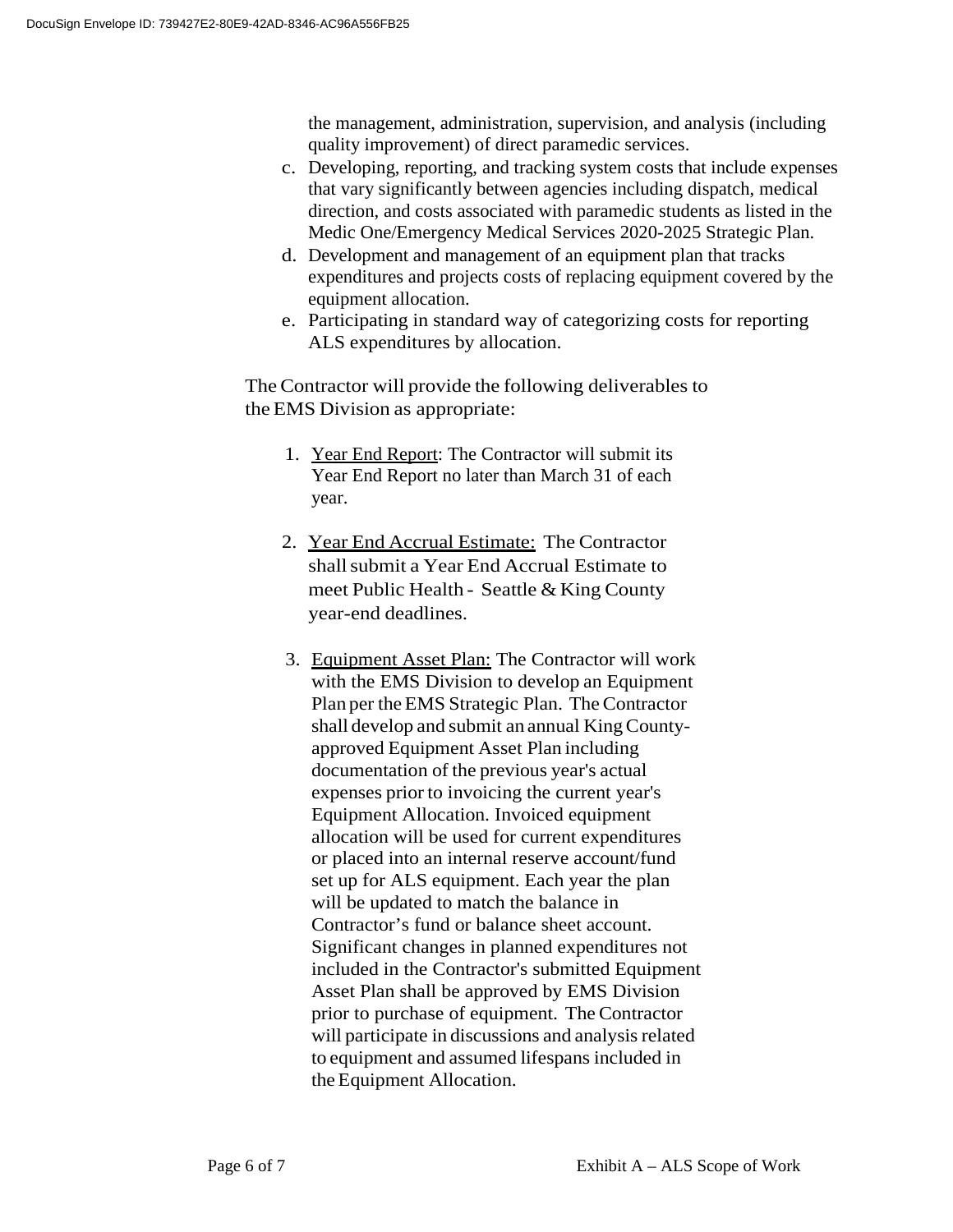- 4. Program Balance Report: Each year, the EMS Division will provide the Contractor with a report showing their current program balances. The Contractor will provide the EMS Division with a plan for use of their program balances within 90 days of receiving the report.
- 5. Invoice Methodologies: The Contractor will provide the EMS Division with documentation of their methodologies used to segregate ALS and BLS expenditures within their agency including assignments of paramedics and MSOs to ALS and BLS and indirect/overhead costs activities prior to invoicing by March 31, 2020. Changes and updated documentation will be submitted prior to the invoice that includes the updated methodologies. The Contractor will have procedures in place to ensure that BLS costs are not included on ALS invoices, and will provide updates related to significant changes in methodology.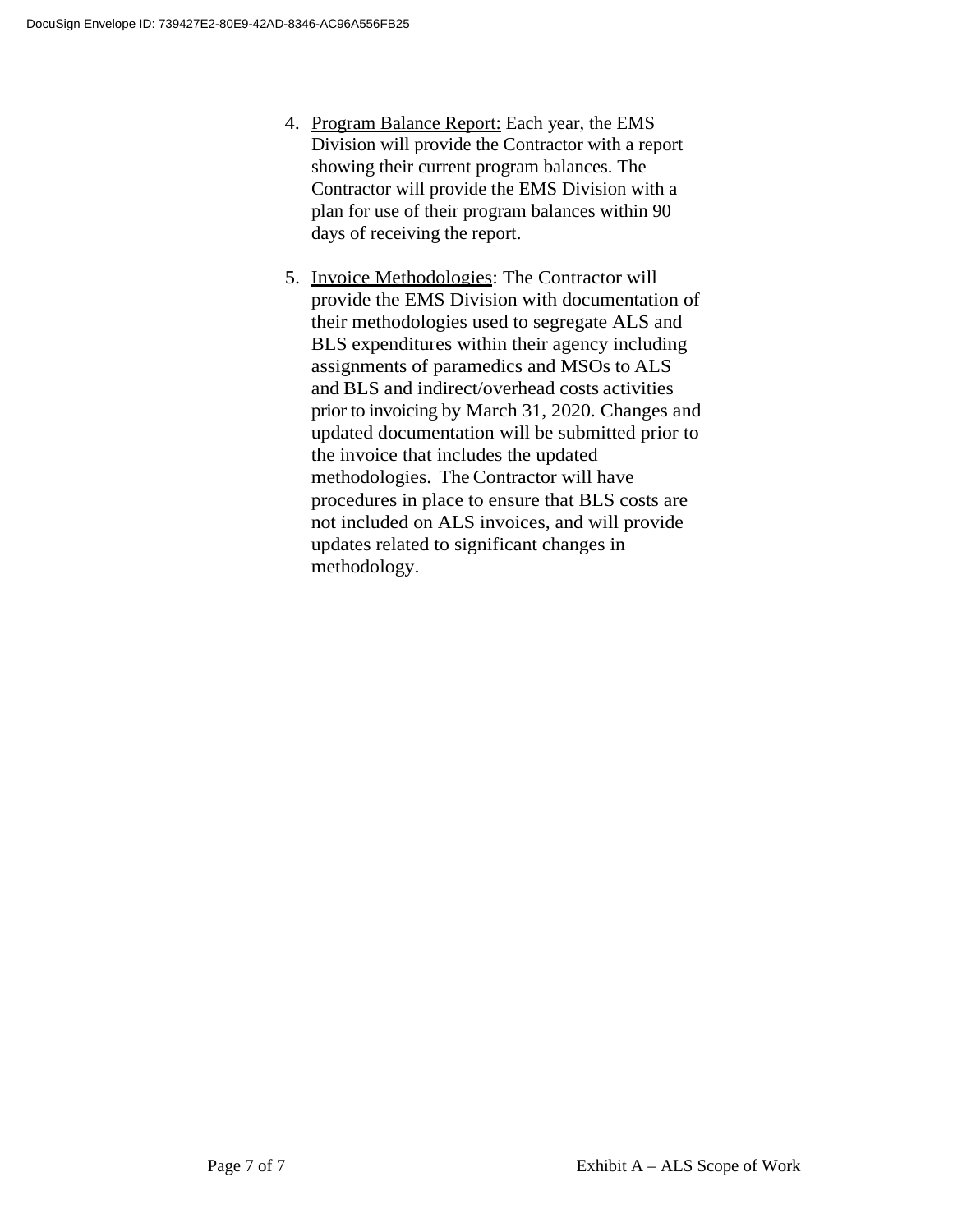## **KING COUNTY EMERGENCY MEDICAL SERVICES (EMS)**

## **Exhibit A1: Advanced Life Support (ALS) Service 2020 Requirements for University of Washington Paramedic Certification and Recertification**

This document outlines the requirements for certification and the requirements to maintain that certification. In all respects, these requirements will meet or exceed Washington State requirements as outlined in Chapter 246-976 WAC.

I. Certification as a physician trained mobile intensive care paramedic.

Initial certification as a physician trained mobile intensive care paramedic will be recommended by UW/HMC to the state for certification to persons who successfully complete the following requirements:

- 1. An application for certification submitted by a sponsoring provider agency to include:
	- a) Proof of a valid driver's license
	- b) Proof of current immunizations
	- c) Proof of current EMT certification
	- d) Proof of affiliation with sponsoring provider agency
	- e) Proof of current Washington State Patrol Background check
- 2. Completion of the nationally accredited course work and testing from University of Washington School of Medicine/Harborview Medical Center Paramedic Training Program (hereafter referred to as UW/HMC)
- 3. National Registry Paramedic Certification
- 4. Recommendation from the UW/HMC Paramedic Training Program to the State of Washington for certification
- II. Recertification as a physician's trained mobile intensive care paramedic

Recertification is required every two years for Seattle/King County state certified Paramedics (recertification "year" shall be 1 July through 30 June). Paramedics must successfully complete the following requirements: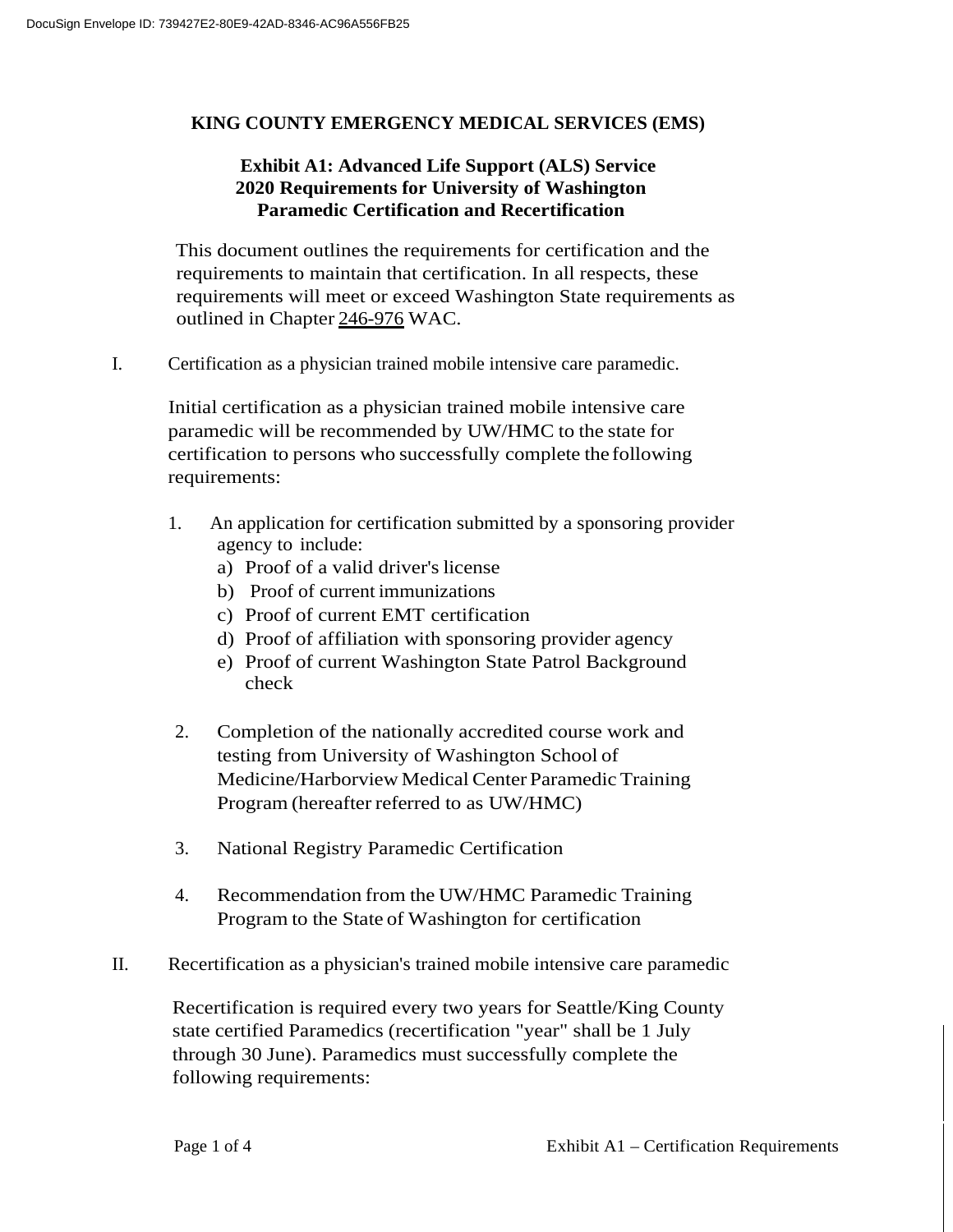- 1. An application for recertification submitted by a sponsoring provider agency to include:
	- a. Satisfactory documentation of Continuing Medical Education (CME) requirements
	- b. Satisfactory documentation of minimum skills requirements
	- c. Recommendation of the provider agency Medical Program Director (MPD)
	- d. Current Healthcare Provider Card (HPC) or equivalent training
	- e. Current Advance Cardiac Life Support (ACLS) Card or equivalent training
	- f. Current Pediatric Advanced Life Support (PALS) Card or Pediatric Education for Pre- hospital Professionals (PEPP) or equivalency
- 2. Successful completion of the biennial examination tendered by UW/HMC

# III. COMPONENTS OF RECERTIFICATION

- 1. Application for Recertification: The employer of each expiring paramedic will submit a completed application form on his/her behalf. Forms will be provided by UW/HMC and must be submitted no later than the third Thursday of June, in order to be processed before the expiration (30 June) of their current **certification.**
- 2. Continuing Medical Education (CME): A minimum of 50 hours each year of approved CME, as as outlined below, is required for recertification. An additional 2 hours each year must be training in infectious disease prevention to meet chapter 70.24 RCW and will be provided by the employer (as per WAC 246-976-085).

CME hours currently approved by MPD

- Physical attendance at HMC Tuesday Series (9 hours/year is.a minimumrequirement).
- Current academic year HMC Tuesday Series tapes or EMS Online of unattended Tuesday Series Lectures may be viewed for credit (a maximum of 18 hours) and notes/passing test score submitted to MPD or their delegate.
- Current CME offered by King County Emergency Medical Services.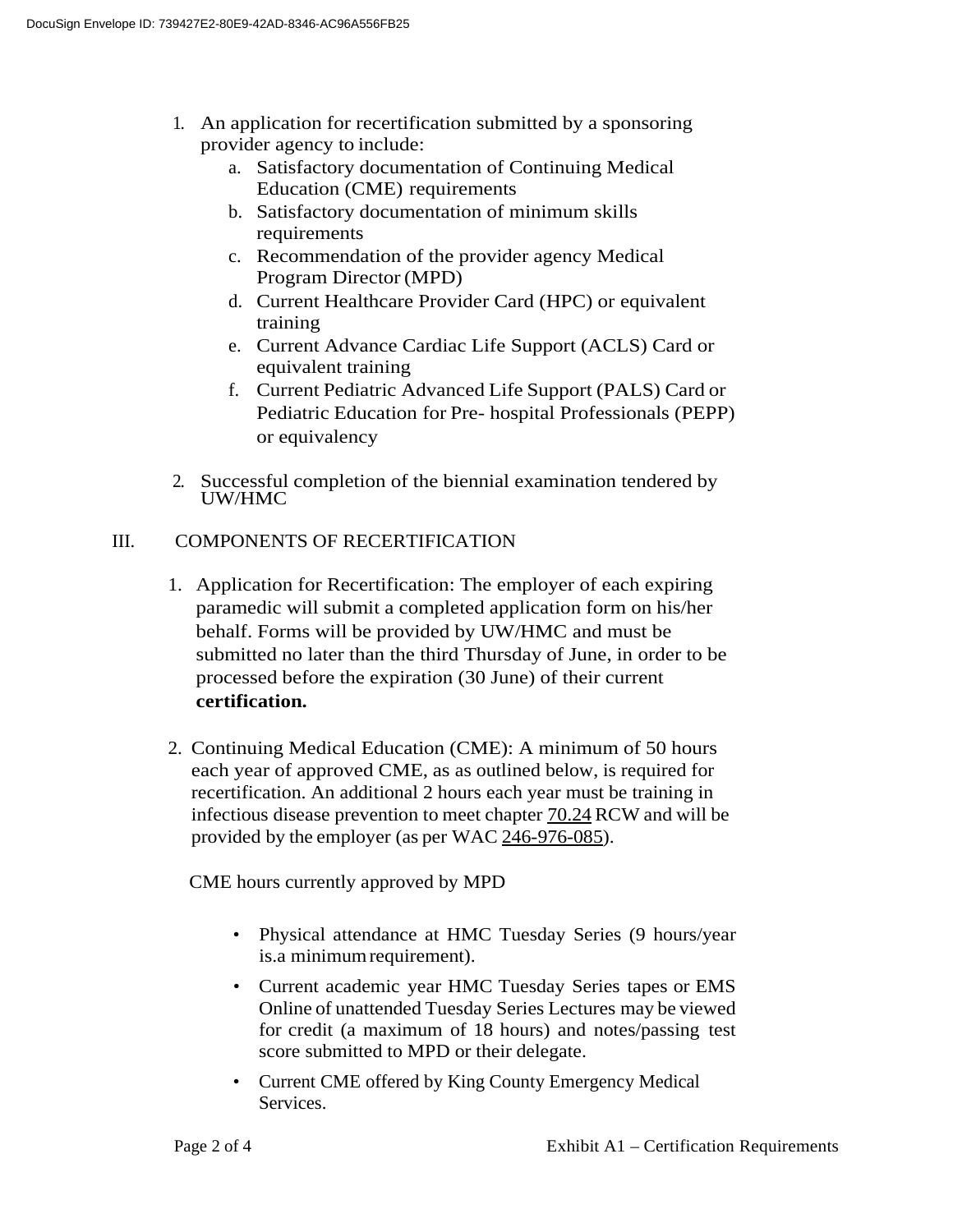- Physical attendance at scheduled Paramedic Training Core Curriculum classes at HMC
- Pre-approved formal lectures or instruction related to health care and classes taught by

hospital physicians and documented with notes reviewed by MPD or their delegate.

- 2 hours per year must be \_devoted topediatric medical education.
- Formal CPR, ACLS, l>HTLS, ATLS, PALS, PEPP, EMSC Instructors/TrainingCourses.
- Pre-approved Nation or Regional EMS seminars, with certification of attendance.
- Teaching of emergency care subjects to EMS personnel, if it serves to maintain or improve paramedic skills (must.be preapproved, with a maximum of 20 hours/year).
- Medical Director run reviews and approved training sessions.
- 3. Skills Maintenance: The following skills procedures must be performed annually:
	- Minimum of 36 peripheral IV catheter insertions
	- Minimum of 12 intubations (10 of which must be performed on humans)
- 4. Practical Skills Evaluation: Demonstration of proficiency will be witnessed and documented as satisfactory by the MPD or their delegate.
	- **Placement of an interosseous line.**
	- Rapid Sequence Intubation on a mannequin.
	- Management of the Pediatric Airway
	- Participation in Surgical Airway Lab sponsored by UW/HMC
- 5. Recertification Examination: This examination will be developed, conducted and scored by the UW/HMC. The examination dates will be announced to coordinate with the first Tuesday Seriesin May. If for any reason a recertifying paramedic is unavailable for the announced dates, due to extenuating circumstances, a request for special arrangements must be submitted in writing to UW/HMC two weeks before the announced dates of the test.
- 6. Recertification Statement: As per RCW 18.130 or the Uniform Disciplinary Act, each paramedic requesting recertification from UW/HMC will be asked to complete the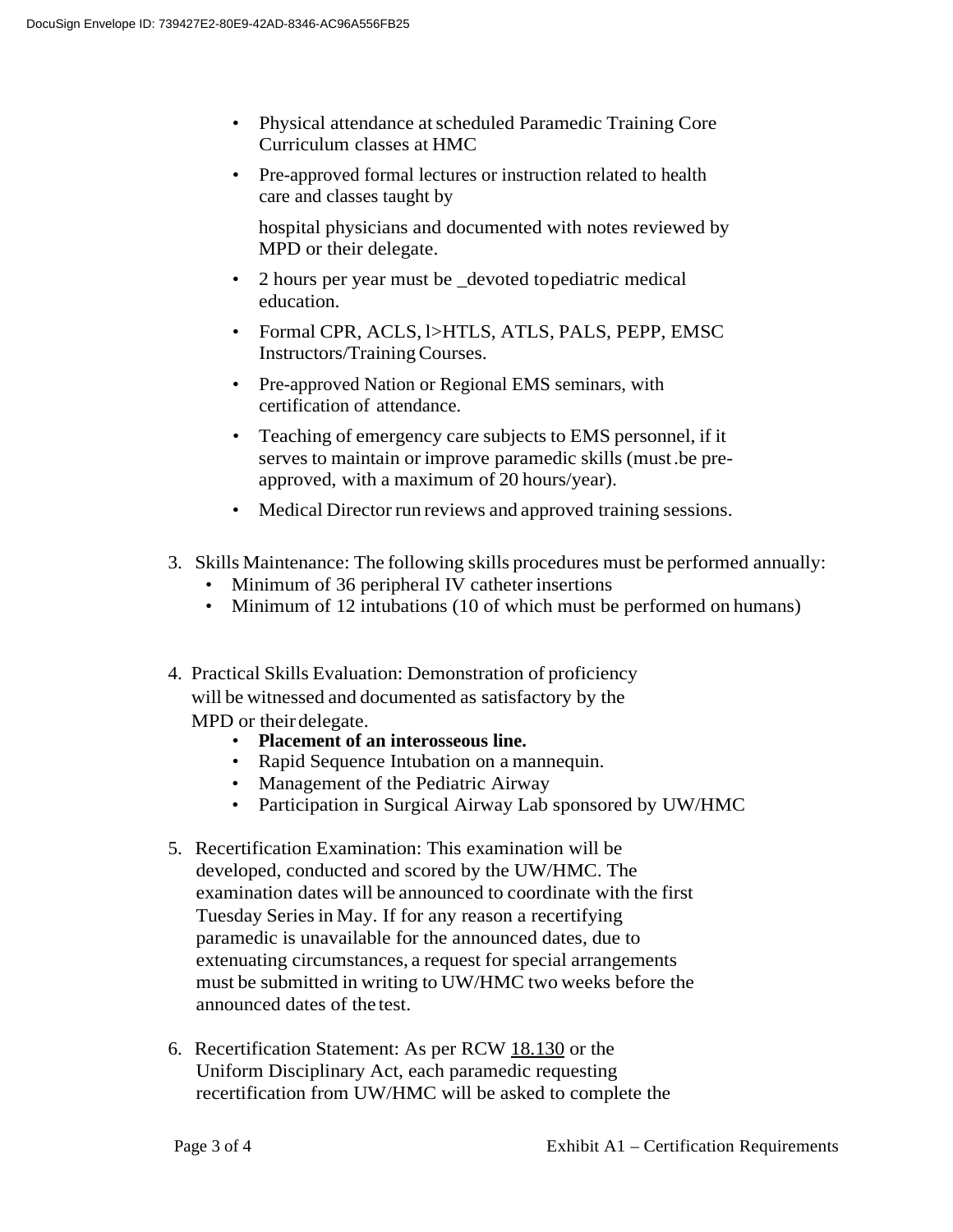Washington State Personal Information Form Part "D" provided by the Department of Health, Licensing and Certification Section.

- 7. MPD Recommendation: Upon completion of all recertification criteria the MPD shall authorize submission of the application for recertification by signature. Applications will be reviewed and validated or returned for corrections by UW/HMC. Cards will be issued for all validated applicants by UW/HMC.
- 8. Record Keeping

Each employer is required to maintain files on member's CME hours and other recertification requirements. Files shall be maintained in yearly blocks that coincide with the recertification cycle, and will be made available for review by a representative of UW/HMC. However, it is the paramedic's responsibility to submit this information in a timely manner so that the files are up to date. The paramedic is responsible for accomplishing the recertification requirements before the deadline in June. All classes, lectures and seminars outside the University system must be pre-approved by the MPD or delegate to validate their use for their CME hours.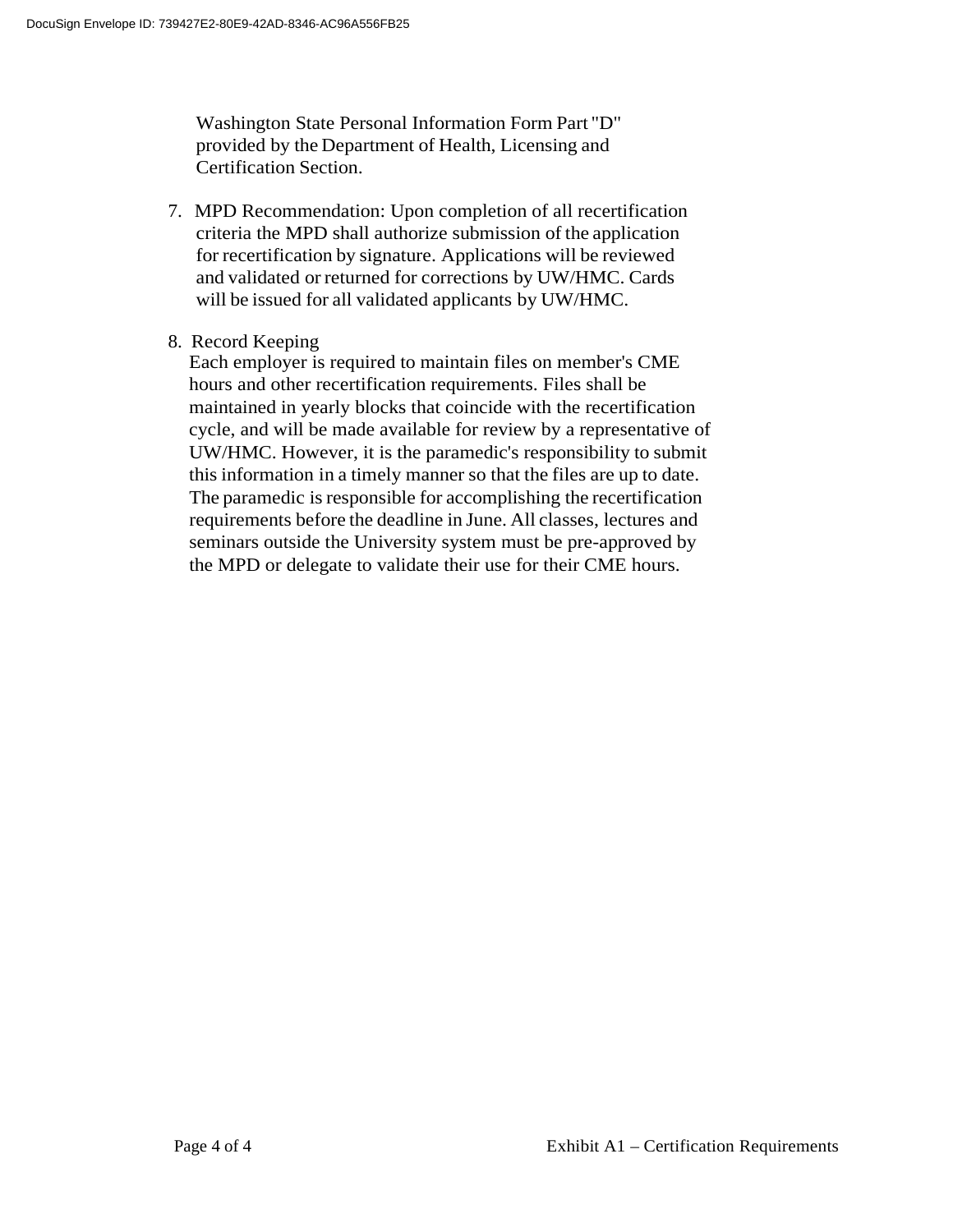# **Exhibit B: 2020 ALS Allocation**

|                              | <b>FINAL</b> | <b>FINAL</b> | <b>Final</b> | <b>Final</b> | <b>Final</b> |          |
|------------------------------|--------------|--------------|--------------|--------------|--------------|----------|
| <b>Unit Allocations</b>      | 2016         | 2017         | 2018         | 2019         | 2020         | % Change |
| <b>ALS Unit Cost</b>         | \$2,132,476  | \$2,315,625  | \$2,403,390  | \$2,514,124  | \$2,022,361  |          |
| ALS Program/Supv             |              |              |              |              | \$509,824    |          |
| ALS System Allocation*       |              |              |              |              | \$216,995    |          |
| <b>ALS Equipment Cost</b>    | \$90,581     | \$90,825     | \$91,552     | \$93,337     | \$98,250     |          |
| <b>Total Unit Allocation</b> | \$2,223,057  | \$2,406,450  | \$2,494,942  | \$2,607,461  | \$2,847,430  | 9.2%     |

|                           | <b>Bellevue Fire</b> | King County | Redmond Fire | Shoreline Fire | Skykomish/ |            |
|---------------------------|----------------------|-------------|--------------|----------------|------------|------------|
|                           | Department           | Medic One   | Department   | Department     | FD 50 area | Total      |
| <b>Total w/o Reserves</b> | 11,389,720           | 25,626,870  | 8,542,290    | 8,542,290      | 389,797    | 54,490,967 |
| <b>Units</b>              | 4.0                  | 9.0         | 3.0          | 3.0            |            | 19.0       |
| <b>ALS Unit Cost</b>      | 8,089,444            | 18,201,249  | 6,067,083    | 6,067,083      | 389,797    | 38,814,656 |
| ALS Program/Supv          | 2,039,296            | 4,588,416   | 1,529,472    | 1,529,472      |            | 9,686,656  |
| ALS System Allocation*    | 867,980              | 1,952,955   | 650,985      | 650,985        |            | 4,122,905  |
| <b>ALS Equipment</b>      | 393,000              | 884,250     | 294,750      | 294,750        |            | 1,866,750  |
| Other                     |                      |             |              |                |            |            |
| <b>TOTAL w/Reserves</b>   | 11,389,720           | 25,626,870  | 8,542,290    | 8,542,290      | 389,797    | 54,490,967 |

\*System funding budgeted as allocation and includes funds for reimburseable costs (primarily dispatch, medical direction, paramedic students & recruitment).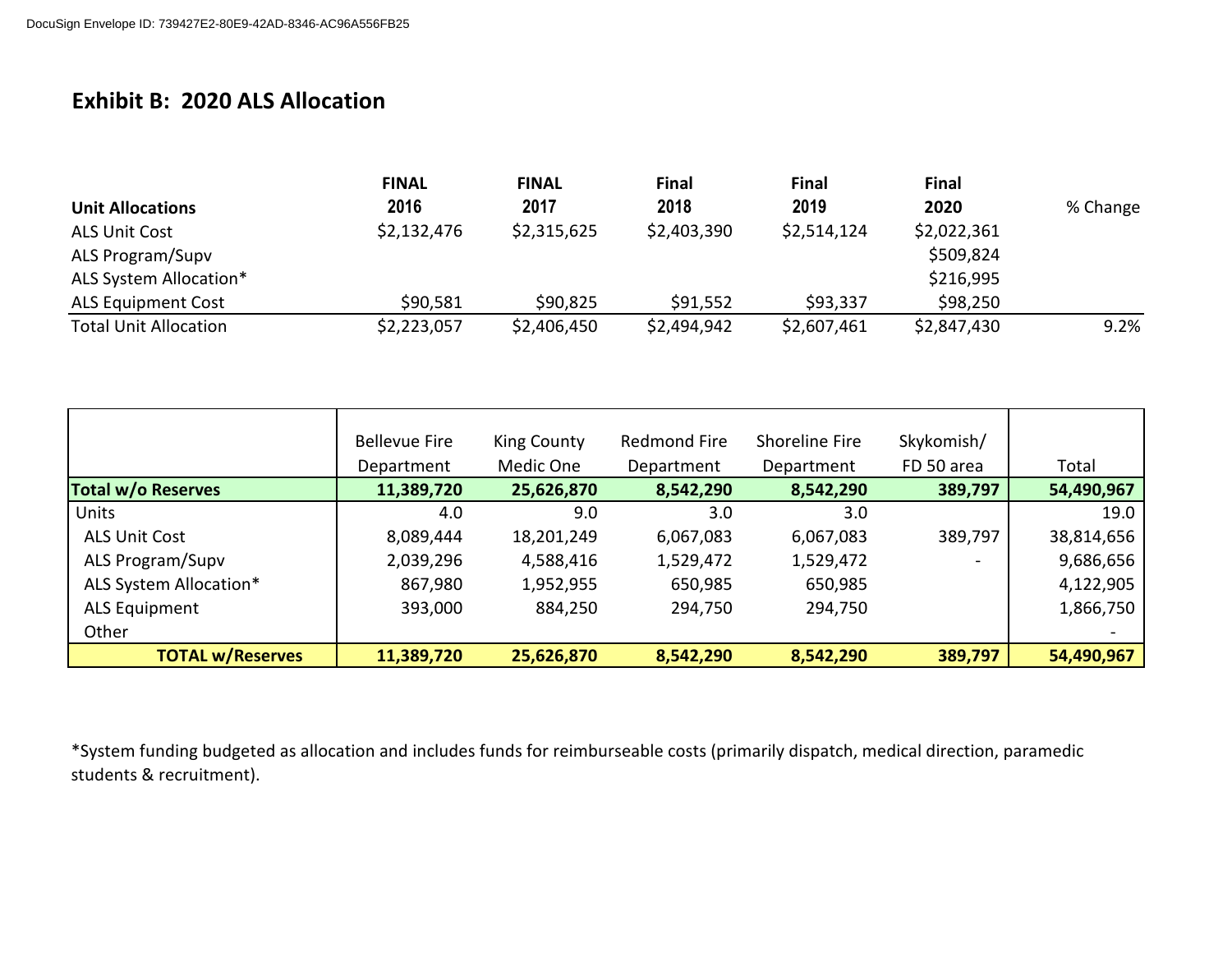# **EXHIBIT C: INVOICE**

# **EMERGENCY MEDICAL SERVICES FUND 2020 - ADVANCED LIFE SUPPORT SERVICES INVOICE**

Agency Name:

Period: example 2011 We are the Series of year remaining

#### **PROGRESS REPORT (Invoice Support)**

| Purchase Order #    | PH Program Name      |  |
|---------------------|----------------------|--|
| Supplier Name       | PH Program #         |  |
| Supplier #          | Oracle CPA           |  |
| Supplier Pay Site   | Description to print |  |
| <b>Invoice Date</b> | on remittance:       |  |
| Invoice #           | Note:                |  |
| Amount to be Paid   |                      |  |
|                     |                      |  |

|                                    |                                                     |    | <b>Budget</b> |              | <b>This Invoice</b> |                | <b>Previous</b><br><b>Totals</b> |                         | <b>Expenses To</b><br><b>Date</b> |                          | <b>Budget</b><br>Remaining | ℅<br>Remaining |
|------------------------------------|-----------------------------------------------------|----|---------------|--------------|---------------------|----------------|----------------------------------|-------------------------|-----------------------------------|--------------------------|----------------------------|----------------|
| <b>UNIT ALLOCATION</b>             |                                                     |    |               |              |                     |                |                                  |                         |                                   |                          |                            |                |
| <b>Salaries &amp; Benefits:</b>    |                                                     |    |               |              |                     |                |                                  |                         |                                   |                          |                            |                |
|                                    | <b>Paramedic Salaries</b>                           |    |               |              |                     |                |                                  | \$                      |                                   | \$                       |                            |                |
|                                    | Paramedic Overtime                                  |    |               |              |                     |                |                                  |                         |                                   |                          |                            |                |
|                                    | Paramedic Employee Benefits                         |    |               |              |                     |                |                                  | \$                      | $\blacksquare$                    | \$                       | $\sim$                     |                |
|                                    | <b>Subtotal Employee Salaries &amp; Benefits:</b>   | S. |               | \$           |                     | \$             | ÷                                | $\overline{\$}$         |                                   | \$                       |                            |                |
| <b>Other Costs:</b>                |                                                     |    |               |              |                     |                |                                  |                         |                                   |                          |                            |                |
|                                    | Pharmaceuticals, Medical Supplies & Minor Equipment |    |               |              |                     |                |                                  | \$                      | $\blacksquare$                    | \$                       |                            |                |
|                                    | Information Technology/Computers                    |    |               |              |                     |                |                                  | \$                      | $\mathbf{r}$                      | $\overline{\mathbb{S}}$  | $\sim$                     |                |
|                                    | Uniforms, Fire & Safety Supplies & Services         |    |               |              |                     |                |                                  | \$                      | $\blacksquare$                    | \$                       |                            |                |
|                                    | Communications/Radio                                |    |               |              |                     |                |                                  |                         |                                   | $\overline{\mathcal{S}}$ |                            |                |
|                                    | <b>Vehicle Costs</b>                                |    |               |              |                     |                |                                  | \$                      | $\blacksquare$                    | $\overline{\$}$          |                            |                |
|                                    | <b>Facility Costs</b>                               |    |               |              |                     |                |                                  | $\overline{\$}$         | $\blacksquare$                    | \$                       | $\overline{a}$             |                |
|                                    | Training                                            |    |               |              |                     |                |                                  | $\overline{\$}$         | $\blacksquare$                    | $\overline{\$}$          | $\sim$                     |                |
|                                    | <b>Other Costs</b>                                  |    |               |              |                     |                |                                  | \$                      | $\blacksquare$                    | \$                       |                            |                |
|                                    | <b>Subtotal Other Costs:</b>                        |    |               | \$           | $\overline{a}$      | \$.            | $\sim$                           | $\overline{\mathbf{s}}$ | ÷.                                | \$                       | ÷                          |                |
| <b>Indirect/Overhead Costs:(1)</b> |                                                     |    |               |              |                     |                |                                  | \$                      |                                   | \$                       |                            |                |
|                                    | <b>Subtotal Indirect/Overheard Costs:</b>           |    |               | \$.          |                     | \$.            |                                  | $\overline{\mathbf{s}}$ | a.                                | $\overline{\mathbf{s}}$  |                            |                |
|                                    |                                                     |    |               |              |                     |                |                                  |                         |                                   |                          |                            |                |
|                                    | SUBTOTAL OPERATIONAL ALLOCATION:                    |    |               | $\mathbf{s}$ | $\blacksquare$      | $\mathbf{s}$   | $\sim$                           | S                       | $\blacksquare$                    | \$                       | $\blacksquare$             |                |
|                                    | <b>PROGRAM/SUPERVISORY ALLOCATION</b>               |    |               |              |                     |                |                                  |                         |                                   |                          |                            |                |
| <b>Salaries &amp; Benefits:</b>    |                                                     |    |               |              |                     |                |                                  |                         |                                   |                          |                            |                |
|                                    | Field MSO Salaries (including Acting MSOs)          |    |               |              |                     |                |                                  | \$                      | $\sim$                            | \$                       |                            |                |
|                                    | Overtime                                            |    |               |              |                     |                |                                  | $\overline{\$}$         | $\blacksquare$                    | $\overline{\$}$          |                            |                |
|                                    | Office/Support MSO Salaries                         |    |               |              |                     |                |                                  | \$                      | $\sim$                            | \$                       | $\sim$                     |                |
|                                    | MSA/Chief & Admin Support staff                     |    |               |              |                     |                |                                  | $\overline{\$}$         | $\blacksquare$                    | $\overline{\$}$          |                            |                |
|                                    | Other non-uniformed Support Services                |    |               |              |                     |                |                                  | \$                      | $\blacksquare$                    | $\overline{\mathcal{G}}$ | $\overline{\phantom{a}}$   |                |
|                                    | Subtotal Salaries:                                  |    | ٠.            | \$           | ٠                   | $\mathfrak{S}$ | $\sim$                           | $\mathcal{S}$           | $\omega$                          | \$                       |                            |                |
|                                    | Subtotal Employee Benefits:                         |    |               |              |                     |                |                                  |                         |                                   | \$                       | $\overline{\phantom{a}}$   |                |
|                                    | <b>Subtotal Employee Salaries &amp; Benefits:</b>   | S  |               | \$           |                     | \$             |                                  | \$                      | $\blacksquare$                    | $\overline{\$}$          | $\overline{\phantom{a}}$   |                |